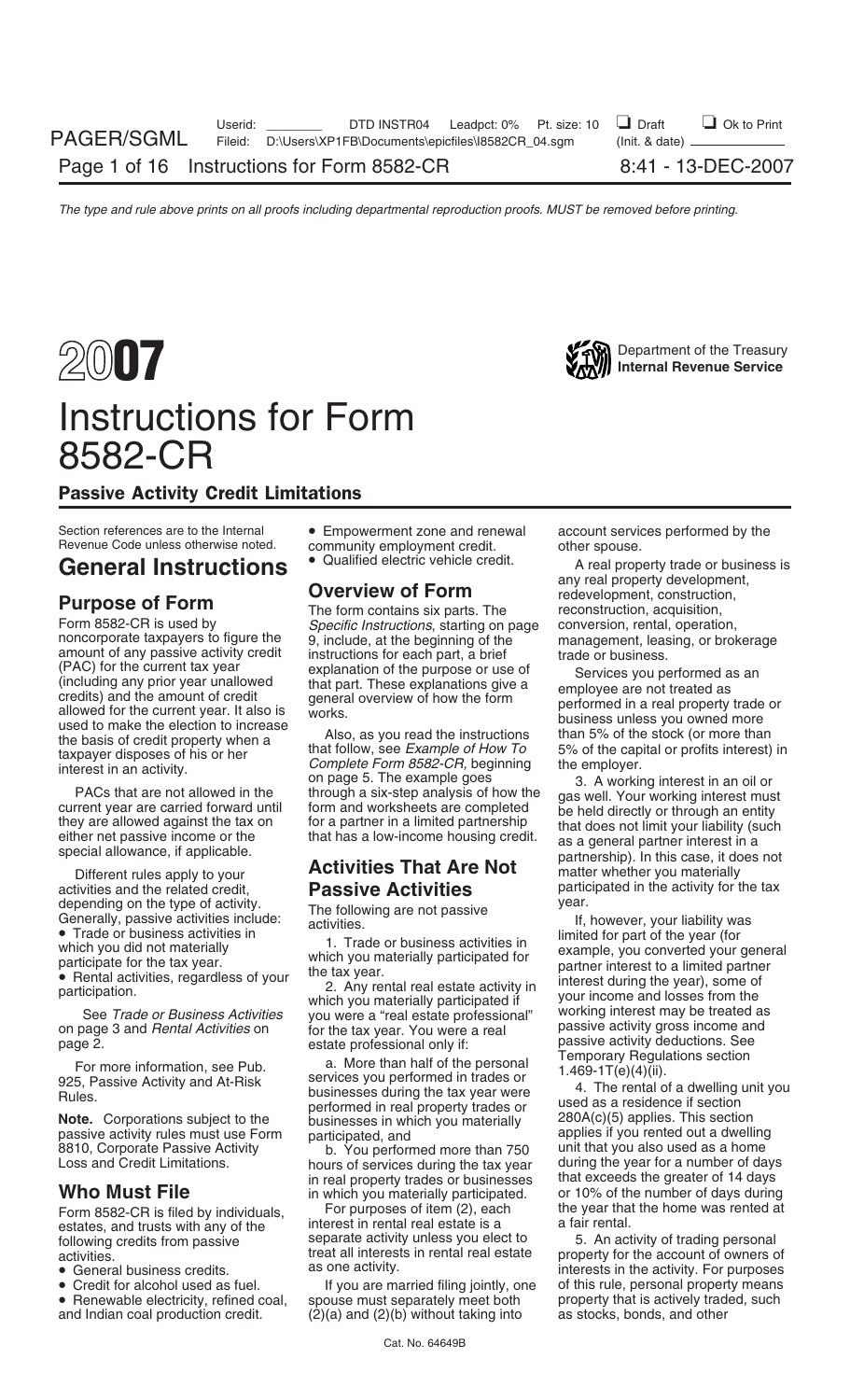Generally, credits from these the type and amount of labor required<br>activities are not entered on Form the type and amount of labor required<br>8582-CR. However, credits from the services, and the value (see *Trade or Busines* 

the activity (unless it is a rental real is incidental to their receipt of the participate, enter the credits from the estate activity in which you materially services. estate activity in which you materially services.<br>acticipated and you were a real services.<br>3. Rental of the property is participated and you were a real 3. Rental of the property is **•** If the activity is a trade or business<br>
ostate professional) incidental to a nonrental activity.

to be paid) mainly for the use of the The rental of property is incidental property. It does not matter whether The rental of property is incidental Worksheet 1, 2, 3, or 4 on pages 10 to a trade or business activity if: a

one class of property, multiply the monexclusive use by various<br>average period of customer use of nonexclusive use by various worksheet 3 is for low-income<br>bousing credits for property place each class by the ratio of the gross<br>
rental income from that class to the the service after 1989 (unless held<br>
a nonrental activity of a partnership, S<br>
a nonrental activity of a partnership, S<br>
through a pass-through ent a nonrental activity of a partnership, S<br>activity's total gross rental income. a nonrental activity of a partnership, S<br>The activity's average period of corporation, or joint venture in your which you acquired your interes activity's total gloss fermal income.<br>
The activity's average period of<br>
customer use equals the sum of<br>
the partnership, S corporation, or joint<br>
these class-by-class average periods<br>
wenture.<br>
Worksheet 4 is for credits

Significant personal services **increments of centrem** participate and passive rental real<br>include only services performed by **From the Activities** estate activities in which you did not individuals. To determine if personal If an activity meets any of the five actively participate (but not services are significant, all relevant exceptions listed above, it is not a rehabilitation credits from passive

securities. See Temporary **Facts** and circumstances are **rental activity. You must then** Regulations section 1.469-1T(e)(6). considered. Facts and circumstances determine:

A rental activity is a passive activity performed by individuals and the • If the activity is a trade or business even if you materially participated in customers' use of the rental property activity in which you did not m even if you materially participated in customers' use of the rental property activity in which you did not materially<br>the activity (unless it is a rental real is incidental to their receipt of the participate, enter the cr

However, if you meet any of the the town and critique to an activity of holding property is incidental participate, report the credits from the property is not term and of the property is not the form sou normally a a rent

contract, or some other arrangement. a. You own an interest in the trade<br>or business activity during the tax<br>**Exceptions** year, when rehabilitation credits and year,

estate professional). incidental to a nonrental activity. activity in which you did materially<br>The rental of property is incidental participate, report the credits from the

The rental activity is not a rental activity if the transmision of the following exceptions are used in the transmission of the following exceptions are used in the transmission of the following exceptions are during the t

weighted by gross income. See *venture*.<br>
Reporting Credits and the passive trade or business activities in<br>
Significant personal services **Reporting Credits** by the participate and passive rental real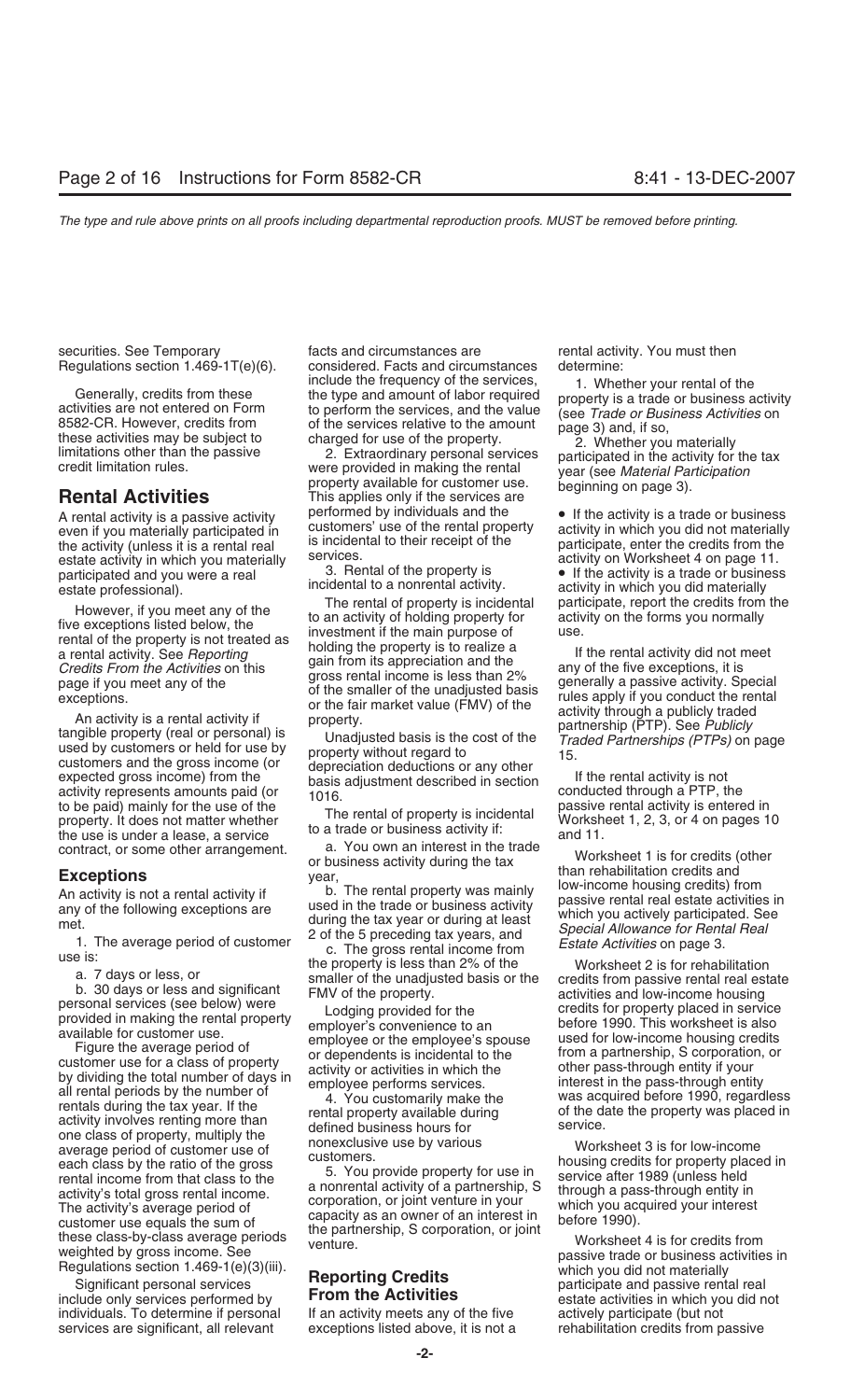estate activity, even if you did not<br>actively participate in the activity. The<br>actively participate in the activity. The<br>actively participate in the activity. The<br>activity of the tax year. A trade or business activity is a

real estate activity. Unless future regulations provide an exception. limited partners are not treated as a both the amount of the maximum<br>actively participating in a special allowance referred to in the **From the Activities**<br>partnership's rental real estate preceding paragraph.<br>activity. Tr

participate in a rental real estate If your modified adjusted gross **Material Participation** activity if at any time during the tax income is more than \$200,000 For the material participation tests year your interest (including your (\$100,000 if married filing separately) that follow, participation generally spouse's interest) in the activity was but less than \$250,000 (\$125,000 if includes any work done in connection less than 10% (by value) of all married filing separately), your with an activity if you owned an interests in the activity. special allowance is limited to 50% of interest in the activity at the time you

rental real estate activities or example active participation is a less the difference between \$250,000 participation (see *Material* and your modified adjusted gross **Special Allowance for** *Participation* beginning on this page). income. **Rental Real Estate Activities** You may be treated as actively and if your modified adjusted gross<br>
If you actively participated in a participated in making management passive rental real estate activity, you<br>
may be able

- 
- 
- 
- 

Only an individual, a qualifying **Modified adjusted gross income** starting a trade or business, or estate, or a qualified revocable trust **limitation.** If your modified adjusted that made an election to treat the gross income (defined in the instructions for line 10 beginning on under section 174 (or that would page 10) is \$100,000 or less you chose to deduct rather than may actively participate in a rental page 10) is \$100,000 or less you chose to deduct real estate activity. Unless future (\$50,000 or less if married filing capitalize them). regulations provide an exception, separately), figure your credits based limited partners are not treated as  $\qquad \qquad$  on the amount of the maximum

activity.<br>
A qualifying estate is the estate of income is more than \$100,000<br>
a decedent for tax years ending separately to the married fliing separately<br>
and actiochy in a set of the the detect of the than 2 years after t

You are not considered to actively adjusted gross income are increased.

low-income housing credits). stringent requirement than material (\$125,000 if married filing separately)

special allowance of up to \$25,000,<br>
including the commercial<br>
including the commercial<br>
including the commercial<br>
including the commercial<br>
including the commercial<br>
including the commercial<br>
count as active participation

that made an election to treat the gross income (defined in the experimental expenditures deductible trust as part of the decedent's estate instructions for line 10 beginning on under section 174 (or that would be if

activities. The election must be made<br>by both the executor (if any) of the<br>decedent's estate and the trustee of<br>the revocable trust. For details, see<br>Regulations section 1.645-1.<br>Regulations section 1.645-1.<br>Regulations se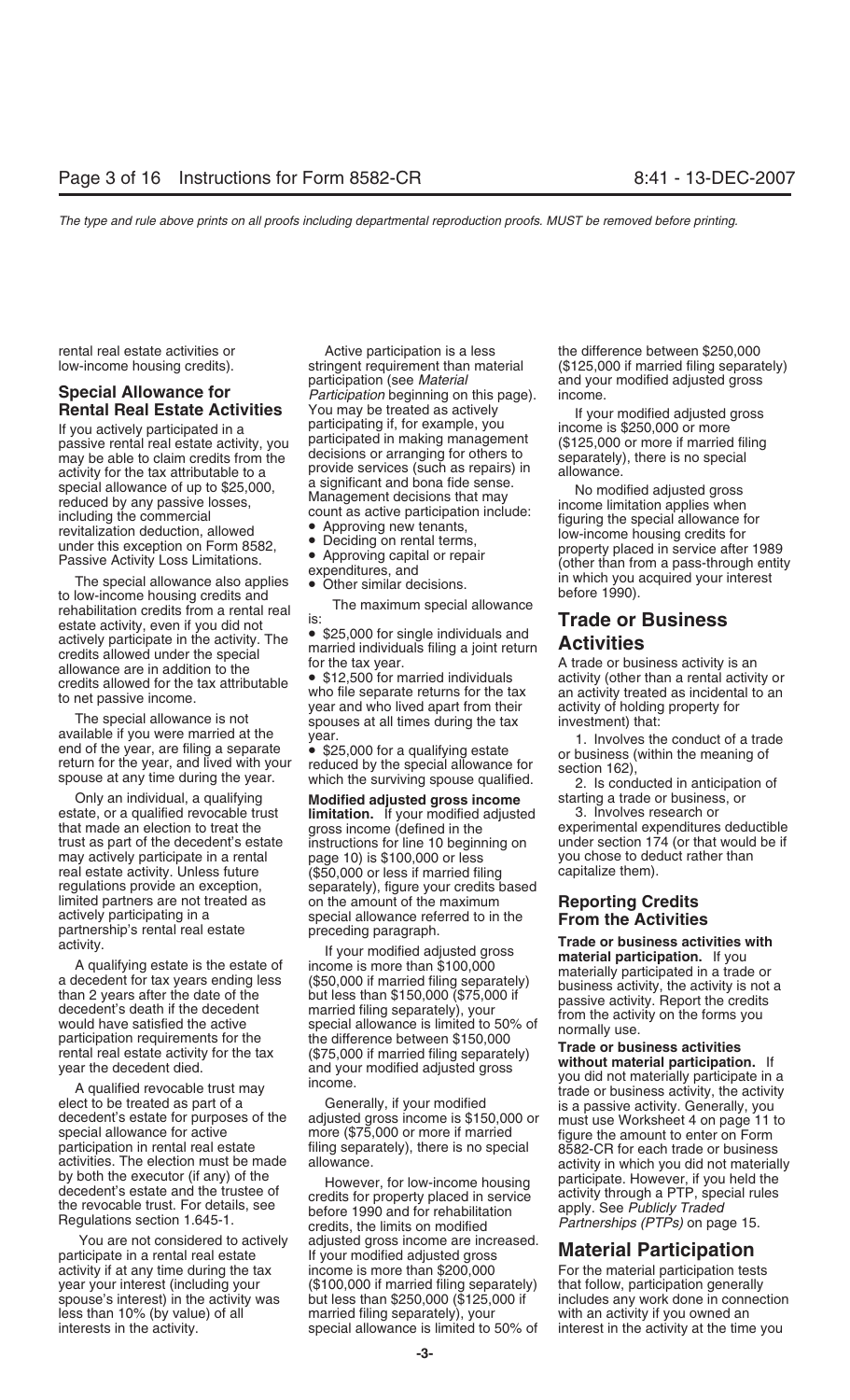did the work. The capacity in which (whether or not consecutive) You did materially participate in the

by any reasonable means. You do a regular, continuous, and indirectly by any reasonable means. You do substantial basis during the tax year. interest).<br>
contemporaneous daily time reports You did not materially participate

establish your participation by other nowever, if you participated in the<br>reasonable means. For this purpose, activity for 100 hours or less during<br>reasonable means include, but are the tax year.<br>not limited to, identifyin

is any trade or business activity in financial statements or reports on appropriate economic unit d<br>which you participated for more than conerations of the activity. The network on all the relevant facts and which you participated for more than operations of the activity, which you did not materially summaries or analyses of the greatest weight in determining<br>participate under any of the material finances or operations of the activity whether activities make up an participate under any of the material finances or operations of the activity whether activities make up an<br>contricipation tests (other than this for your own use, and same appropriate economic unit are: participation tests (other than this appropriate equal own use, and fourth test). 3. Monitoring the finances or 1. Similarities and differences in

5. You materially participated in operations of the activity in a types of trades or businesses, the activity for any 5 (whether or not nonmanagerial capacity. 2. The extent of common control, consecutive) of the 10 immediately 3. The extent of common

• It is not work that an owner would activity if it involves the performance customarily do in the same type of or personal services in the fields of customarily do in the same type of of personal services in the fields of activity, and bealth, law, engineering, architecture, the material participation tests, you are health, law, engineering, architecture, the work was

prove your participation in an activity circumstances, you participated in the tax year in which you directly or<br>by any reasonable means You do activity on a regular, continuous, and indirectly owned your limited partner

contemporaneous daily time reports,<br>
logs, or similar documents if you can<br>
establish your participation by other<br>
establish your participation by other<br>
establish your participation by other<br>
establish your participation

of the participation in the activity of all<br>
individuals who<br>
individuals apply to an estate or trust.<br>
idio not own any interest in the<br>
idio not own any interest in the<br>
activity) for the year.<br>
activity you wou may be c

### preceding tax years. **Special rules for limited partners.** ownership,

6. The activity is a personal If you were a limited partner in an 4. Geographical location, and materially participated for any 3 materially participate in the activity. among the activities.

you did the work does not matter. expreceding tax years. The material provide the work does not material However, work is not participation if: extitation the activity is a personal service participation test 1, 5, or 6 (see Tests<br>• It is not work that an owner would activity if it involves the performance for *individuals*)

rules. producing factor. within your tax year (or, if shorter,<br>**Proof of participation.** You may **7.** Based on all the facts and during the portion of the partnership's prove your participation in an activity circumstances

not limited to, identifying services<br>
the approximate number of the and<br>
the approximate number of hours<br>
the approximate number of hours<br>
the approximate number of hours<br>
the approximate number of hours<br>
the approximate n

A significant participation activity and the Studying and reviewing the sum whether activities make up an and the than the financial statements or reports on the appropriate economic unit depends 100 hours during the year and in 2. Preparing or compiling circumstances. The factors given the

service activity in which you activity, you generally did not 5. Interdependencies between or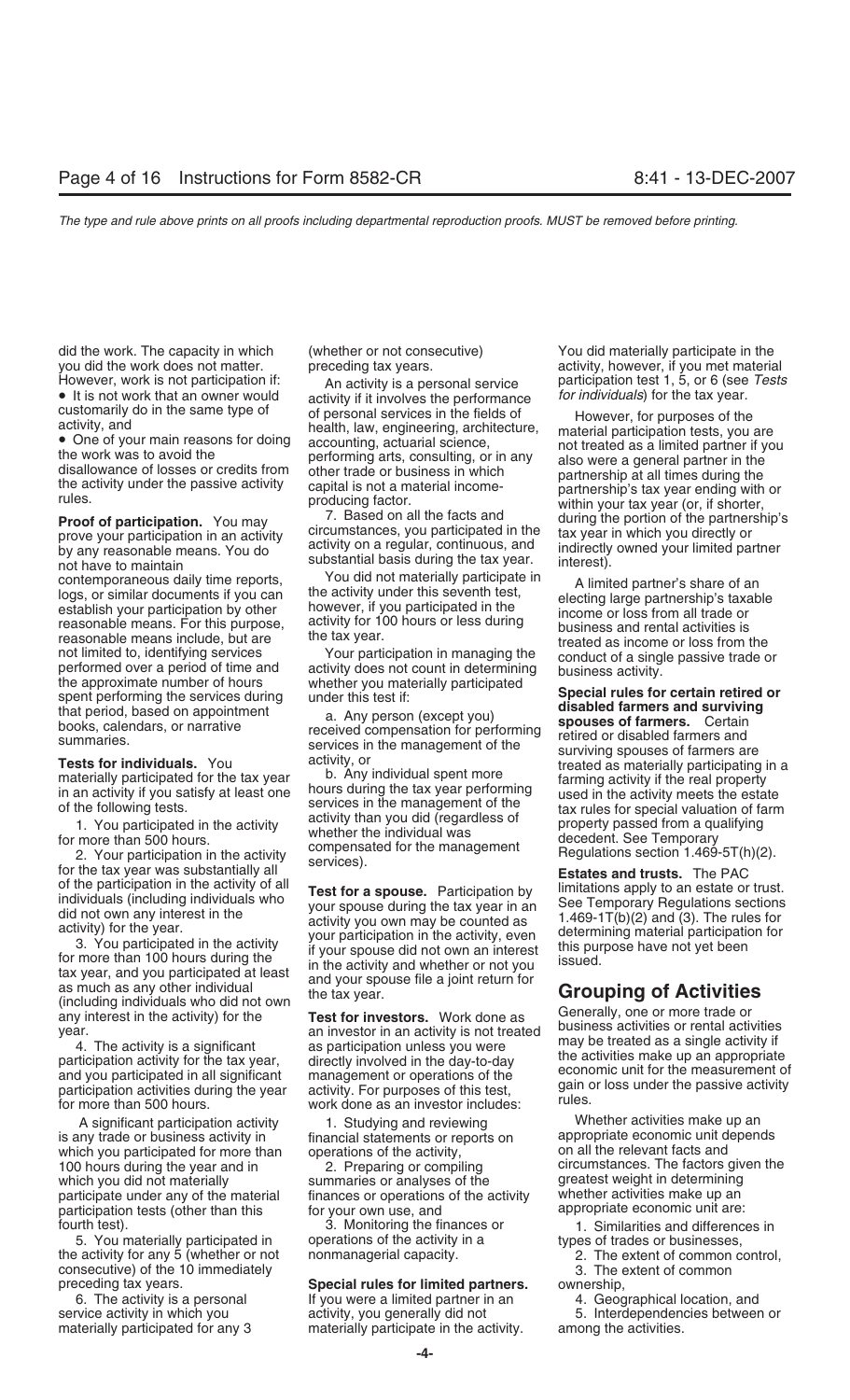ownership interest in a bakery and a with the trade or business activity. year of disposition allocable to the<br>movie theater in Baltimore and in a 2. An activity involving the rental part of the activity disposed of. movie theater in Baltimore and in a 2. An activity involving the rental part of the activity disposed of.<br>bakery and a movie theater in of real property with an activity Philadelphia. Depending on all the involving the rental of personal relevant facts and circumstances, and property (except personal property<br>
there may be more than one provided in connection with the real<br>
reasonable method for grouping your<br>
activities. For instance, the following 3. An

bakery activity.  $464(e)(2)$ , if that other activity

- 
- 
- 

under these rules, you must continue exploiting) oil and gase using the credit property using the credit proper and circumstances makes it clearly **Activities conducted through** 8582-CR, Part VI. No basis<br>**partnerships, S corporations, and** adjustment may be elected

inappropriate. **Example of How To**<br>
The IRS may regroup your<br>
activities if your grouping fails to<br>
reflect one or more appropriate<br>
economic units and one of the<br>
primary purposes of your grouping is<br>
activities with:<br>
ac

of property used in the trade or the activity disposed of, and

• A single activity.<br>• A movie theater activity and a entrepreneur (as defined in section credit property by the amount of the and the default of the default of the default original basis reduction of the default of the de • A Baltimore activity and a engages in holding, producing, or extent that the credit Philadelphia activity and a extent that the credit producing, or the extent that the credit production of the extent the credit producti Philadelphia activity. distributing motion picture films or has not been allowed under the beam allowed under the theorem of  $P$ • Four separate activities. videotapes; farming; leasing section passive activity rules. Unallowed Once you choose a grouping 1245 property; or exploring for (or explosition PACs that are not used to increase<br>
er these rules, you must continue exploiting) oil and gas resources or the basis of the credit property are

**Example.** You have a significant business activity may be grouped 2. The net income or loss for the nership interest in a bakery and a with the trade or business activity. The near of disposition allocable to the

using that grouping in later tax years geothermal deposits. The carried forward until they are allowed. unless a material change in the facts<br>and circumstances makes it clearly **Activities conducted through**  $\frac{1}{8582-CP}$  Part VL No basis

Fractivity<br>
to avoid the passive activity<br>
limitations.<br> **Limitation on grouping certain**<br> **Complete Form 8582-CR**<br>
Imitations.<br> **Limitation on grouping certain**<br> **Complete Form 8582-CR**<br>
In 2007, John Jones purchased an<br>

1. A rental activity with a trade or<br>
business activity unless the activities<br>
being grouped together make up an<br>
appropriate conomic unit and:<br>
a The rental activity is<br>
a The rental activity is<br>
a The rental activity is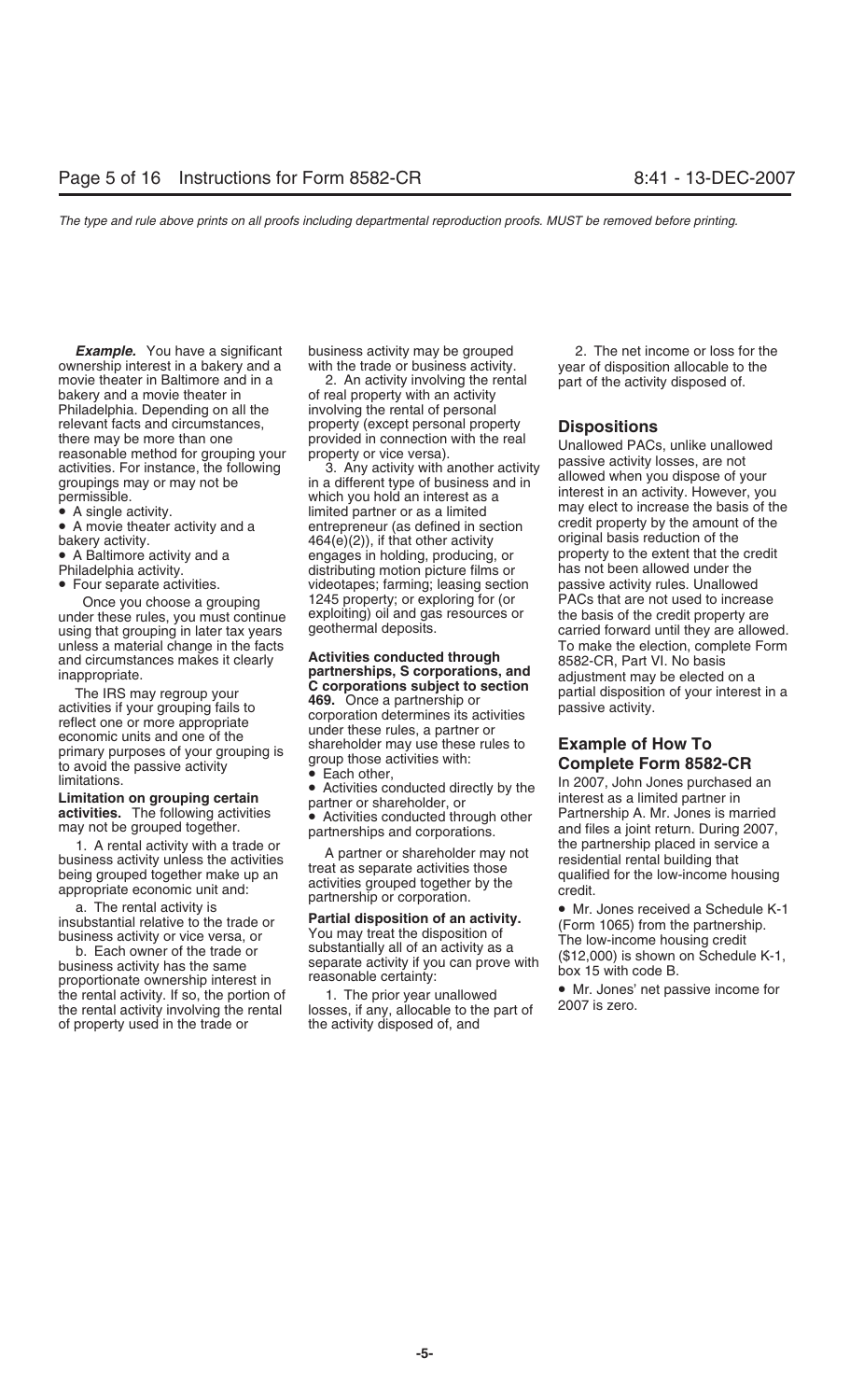Step 1. Mr. Jones will need the following forms to report the low-income housing credit:

● **Form 3800,** General Business Credit.

● **Form 8582-CR,** Passive Activity Credit Limitations.

Mr. Jones follows the instructions for code B on Schedule K-1, box 15, and enters the employer identification number (EIN) of the partnership and the \$12,000 low-income housing credit on Form 3800, line 1d, and completes lines 2 and 3.

| Form 3800                                                   | <b>General Business Credit</b>                                            | OMB No. 1545-0895                     |
|-------------------------------------------------------------|---------------------------------------------------------------------------|---------------------------------------|
| Department of the Treasury<br>Internal Revenue Service (99) | $\triangleright$ See separate instructions.<br>Attach to your tax return. | 2007<br>Attachment<br>Sequence No. 22 |
| Name(s) shown on return                                     |                                                                           | Identifying number                    |
| John and Mary Jones                                         |                                                                           | 123-00-4567                           |
|                                                             |                                                                           |                                       |

**Current Year Credit Part I**

**Important:** You may not be required to complete and file a separate credit form (shown in parentheses below) to claim the credit. For details, see the instructions.

|          | <b>1a</b> Investment credit (attach Form 3468) $\ldots$ $\ldots$ $\ldots$ $\ldots$ $\ldots$ $\ldots$ $\ldots$ $\ldots$                                                                                                        | 1a              |        |  |
|----------|-------------------------------------------------------------------------------------------------------------------------------------------------------------------------------------------------------------------------------|-----------------|--------|--|
| b        |                                                                                                                                                                                                                               | 1 <sub>b</sub>  |        |  |
| с        | Credit for increasing research activities (Form 6765)                                                                                                                                                                         | 1 <sub>c</sub>  |        |  |
|          | d Low-income housing credit (Form 8586) (enter EIN if claiming this credit from a pass-through                                                                                                                                |                 |        |  |
|          |                                                                                                                                                                                                                               | 1d              | 12,000 |  |
|          | <b>e</b> Disabled access credit (Form 8826) (do not enter more than \$5,000) $\ldots$ , $\ldots$                                                                                                                              | 1e              |        |  |
| f        | Renewable electricity production credit (Form 8835, Section A only)                                                                                                                                                           | 1f              |        |  |
| a        | Indian employment credit (Form 8845) $\ldots$ $\ldots$ $\ldots$ $\ldots$ $\ldots$ $\ldots$ $\ldots$ $\ldots$                                                                                                                  | 1 <sub>g</sub>  |        |  |
| h        | Orphan drug credit (Form 8820)                                                                                                                                                                                                | 1 <sub>h</sub>  |        |  |
| i.       | New markets credit (Form 8874) (enter EIN if claiming this credit from a pass-through entity:                                                                                                                                 |                 |        |  |
|          | design a construction of the construction of the construction of the construction of the construction of the construction of the construction of the construction of the construction of the construction of the construction | 1i              |        |  |
|          | Credit for small employer pension plan startup costs (Form 8881) (do not enter more than \$500)                                                                                                                               | 1i              |        |  |
|          | k Credit for employer-provided child care facilities and services (Form 8882) (enter EIN if claiming                                                                                                                          |                 |        |  |
|          | this credit from a pass-through entity: $\ldots$ $\ldots$ $\ldots$ $\ldots$ $\ldots$ $\ldots$ $\ldots$ $\ldots$ $\ldots$ $\ldots$                                                                                             | 1k              |        |  |
| I.       | Qualified railroad track maintenance credit (Form 8900) (ed. by a contract of the contract of the contract of the contract of the contract of the contract of the contract of the contract of the contract of the contract of | 11              |        |  |
| m        | Biodiesel and renewable diesel fuels credit (attach Form 8864)                                                                                                                                                                | 1 <sub>m</sub>  |        |  |
| n        | Low sulfur diesel fuel production credit (Form 8896)                                                                                                                                                                          | 1n              |        |  |
| $\Omega$ |                                                                                                                                                                                                                               | 10 <sub>o</sub> |        |  |
| D        |                                                                                                                                                                                                                               | 1 <sub>p</sub>  |        |  |
| a        |                                                                                                                                                                                                                               | 1q              |        |  |
| r        |                                                                                                                                                                                                                               | 1r              |        |  |
| s        | Alternative motor vehicle credit (Form 8910)<br>design as a straightforward and contract as a straight                                                                                                                        | 1s              |        |  |
| t        | Alternative fuel vehicle refueling property credit (Form 8911)                                                                                                                                                                | 1 <sup>t</sup>  |        |  |
| u        | Hurricane Katrina housing credit (only from S corporations, partnerships, estates, and                                                                                                                                        |                 |        |  |
|          |                                                                                                                                                                                                                               | 1u              |        |  |
|          |                                                                                                                                                                                                                               | 1v              |        |  |
| w        | Credit for contributions to selected community development corporations (Form 8847).                                                                                                                                          | 1w              |        |  |
| x        | General credits from an electing large partnership (Schedule K-1 (Form 1065-B))                                                                                                                                               | 1x              |        |  |
|          |                                                                                                                                                                                                                               |                 |        |  |
| 2        |                                                                                                                                                                                                                               | $\overline{2}$  | 12,000 |  |
|          |                                                                                                                                                                                                                               | 3               | 12.000 |  |
| з        | Passive activity credits included on line 2 (see instructions) respectively and set of the set of the Passive activity credits included on line 2 (see instructions)                                                          |                 |        |  |
|          |                                                                                                                                                                                                                               |                 |        |  |

Step 2. Form 3800, line 5, asks for the passive activity credit for 2007. The amount is figured on Form 8582-CR and the worksheets. Worksheet 3 of Form 8582-CR is used for post-1989 low-income housing credits.

**Worksheet 3 for Lines 3a and 3b**

| Worksheet 3 for Lines 3a and 3b                  |                       | (keep for your records)               |                                               |                           |  |
|--------------------------------------------------|-----------------------|---------------------------------------|-----------------------------------------------|---------------------------|--|
| <b>Name of Activity</b>                          | From                  | <b>Current Year</b><br><b>Credits</b> | <b>Prior Year</b><br><b>Unallowed Credits</b> | <b>Total Credits</b>      |  |
|                                                  | Form                  | (a) Credit line 3a                    | (b) Credit line 3b                            | (c) Add cols. (a) and (b) |  |
| Partnership A                                    | 3800                  | 12,000                                |                                               |                           |  |
|                                                  |                       |                                       |                                               |                           |  |
|                                                  |                       |                                       |                                               |                           |  |
|                                                  |                       |                                       |                                               |                           |  |
|                                                  |                       |                                       |                                               |                           |  |
| Total. Enter on lines 3a and 3b of Form 8582-CR. | $\blacktriangleright$ | 12.000                                |                                               |                           |  |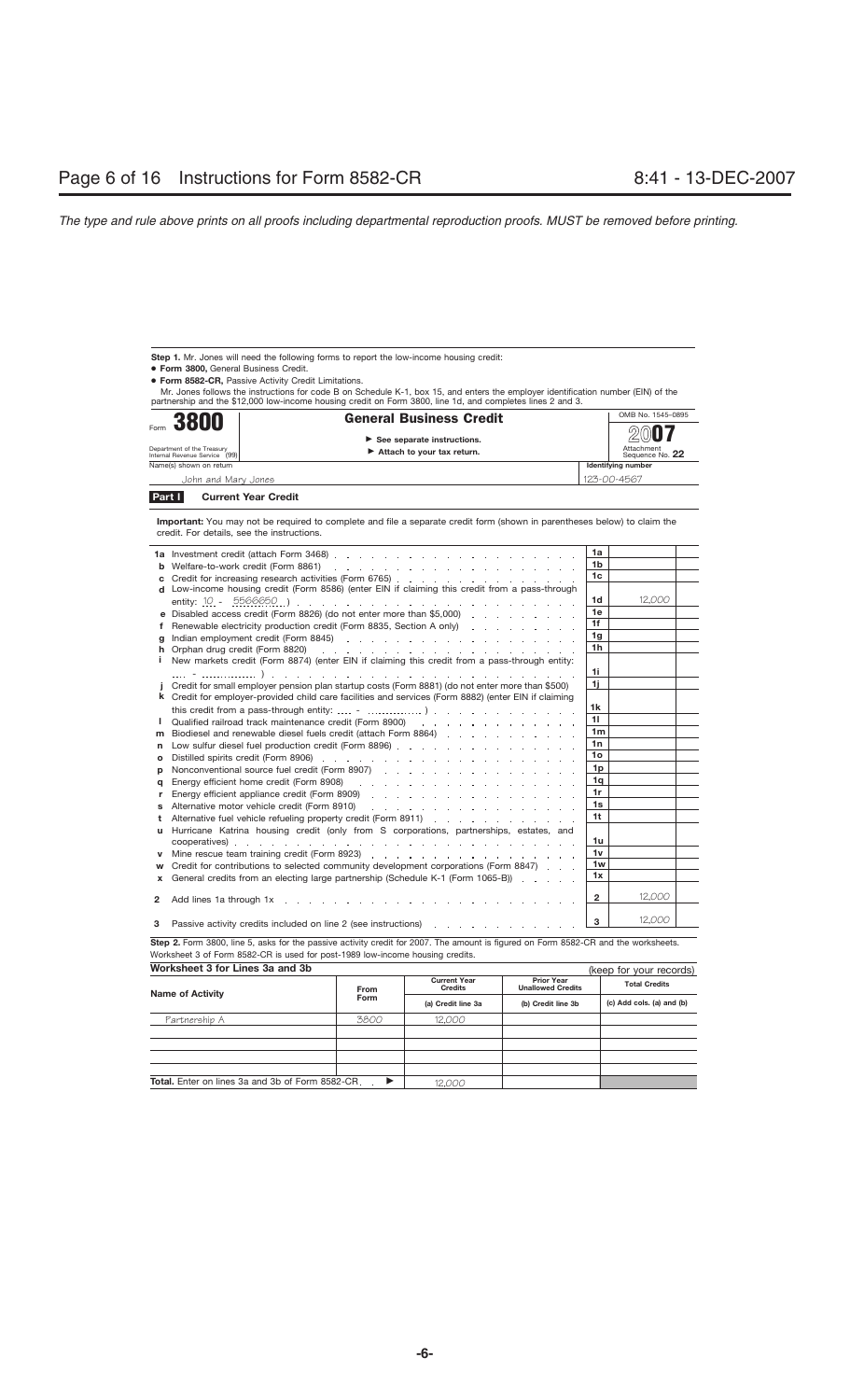**Step 3.** Mr. Jones follows the instructions for Worksheet 3 and enters the total credits from column (a) of that worksheet on Form 8582-CR, line 3a. He enters the total credits on line 3c and completes lines 5 through 7. Mr. Jones can skip Parts II and III and go to Part IV because the only credit he has is from a post-1989 low-income housing credit. He must also complete the computation for line 35 in the instructions to get the amount to enter on line 35 of the form (see page 8).

| Form 8582-CR                                        | <b>Passive Activity Credit Limitations</b>                                                                                                                                                                                                    |                | OMB No. 1545-1034             |
|-----------------------------------------------------|-----------------------------------------------------------------------------------------------------------------------------------------------------------------------------------------------------------------------------------------------|----------------|-------------------------------|
|                                                     | $\triangleright$ See separate instructions.                                                                                                                                                                                                   |                |                               |
| Department of the Treasury                          | $\triangleright$ Attach to Form 1040 or 1041.                                                                                                                                                                                                 |                | Attachment<br>Sequence No. 89 |
| Internal Revenue Service<br>Name(s) shown on return |                                                                                                                                                                                                                                               |                | <b>Identifying number</b>     |
| John and Mary Jones                                 |                                                                                                                                                                                                                                               |                | 123-00-4567                   |
| Part I                                              | <b>2007 Passive Activity Credits</b><br>Caution: If you have credits from a publicly traded partnership, see Publicly Traded Partnerships (PTPs) on page 15<br>of the instructions.                                                           |                |                               |
|                                                     | Credits From Rental Real Estate Activities With Active Participation (Other Than Rehabilitation<br>Credits and Low-Income Housing Credits) (See Lines 1a through 1c on page 9.)                                                               |                |                               |
|                                                     | 1a<br>1a Credits from Worksheet 1, column (a)                                                                                                                                                                                                 |                |                               |
|                                                     | 1b<br><b>b</b> Prior year unallowed credits from Worksheet 1, column (b)                                                                                                                                                                      |                |                               |
|                                                     |                                                                                                                                                                                                                                               | 1c             |                               |
|                                                     | 2a<br>$\lfloor 2b \rfloor$<br><b>b</b> Prior year unallowed credits from Worksheet 2, column (b)                                                                                                                                              |                |                               |
|                                                     |                                                                                                                                                                                                                                               | 2c             |                               |
| 3c on page 9.)                                      | Low-Income Housing Credits for Property Placed in Service After 1989 (See Lines 3a through<br>12,000<br>3a<br>3a Credits from Worksheet 3, column (a)<br>3 <sub>b</sub><br><b>b</b> Prior year unallowed credits from Worksheet 3, column (b) |                |                               |
|                                                     |                                                                                                                                                                                                                                               | 3c             | 12,000                        |
|                                                     | All Other Passive Activity Credits (See Lines 4a through 4c on page 9.)                                                                                                                                                                       |                |                               |
|                                                     | 4а<br>4a Credits from Worksheet 4, column (a) [11] Credits from Worksheet 4, column (a)<br><b>b</b> Prior year unallowed credits from Worksheet 4, column (b) $\ldots$ $\qquad$ $\boxed{4b}$                                                  | 4c             |                               |
| 5                                                   |                                                                                                                                                                                                                                               | 5              | 12,000                        |
| 6                                                   | Enter the tax attributable to net passive income (see page 9)                                                                                                                                                                                 | 6              | $-$ O-                        |
| $\overline{7}$                                      | Subtract line 6 from line 5. If line 6 is more than or equal to line 5, enter -0- and see page 10                                                                                                                                             | $\overline{7}$ | 12,000                        |
|                                                     | Note: If your filing status is married filing separately and you lived with your spouse at any time<br>during the year, do not complete Part II, III, or IV. Instead, go to line 37.                                                          |                |                               |
|                                                     |                                                                                                                                                                                                                                               |                |                               |

### **Part IV Special Allowance for Low-Income Housing Credits for Property Placed in Service After 1989 Note:** *Complete this part only if you have an amount on line 3c. Otherwise, go to Part V.* ┱

| 31 If you completed Part III, enter the amount from line 19. Otherwise, subtract line 16 from line 7.                                                                                                                          | 31 | 12,000 |  |
|--------------------------------------------------------------------------------------------------------------------------------------------------------------------------------------------------------------------------------|----|--------|--|
| 32 Enter the amount from line 30, entering years and a series of the series of the series of the series of the series of the series of the series of the series of the series of the series of the series of the series of the | 32 | $-C$ - |  |
| 33 Subtract line 32 from line 31. If zero, enter -0- here and on line 36                                                                                                                                                       | 33 | 12,000 |  |
| 34 Enter the smaller of line 3c or line 33                                                                                                                                                                                     | 34 | 12,000 |  |
| 35 Tax attributable to the remaining special allowance (see page 12)                                                                                                                                                           | 35 | 8,250  |  |
|                                                                                                                                                                                                                                |    |        |  |
|                                                                                                                                                                                                                                | 36 | 8.250  |  |

Т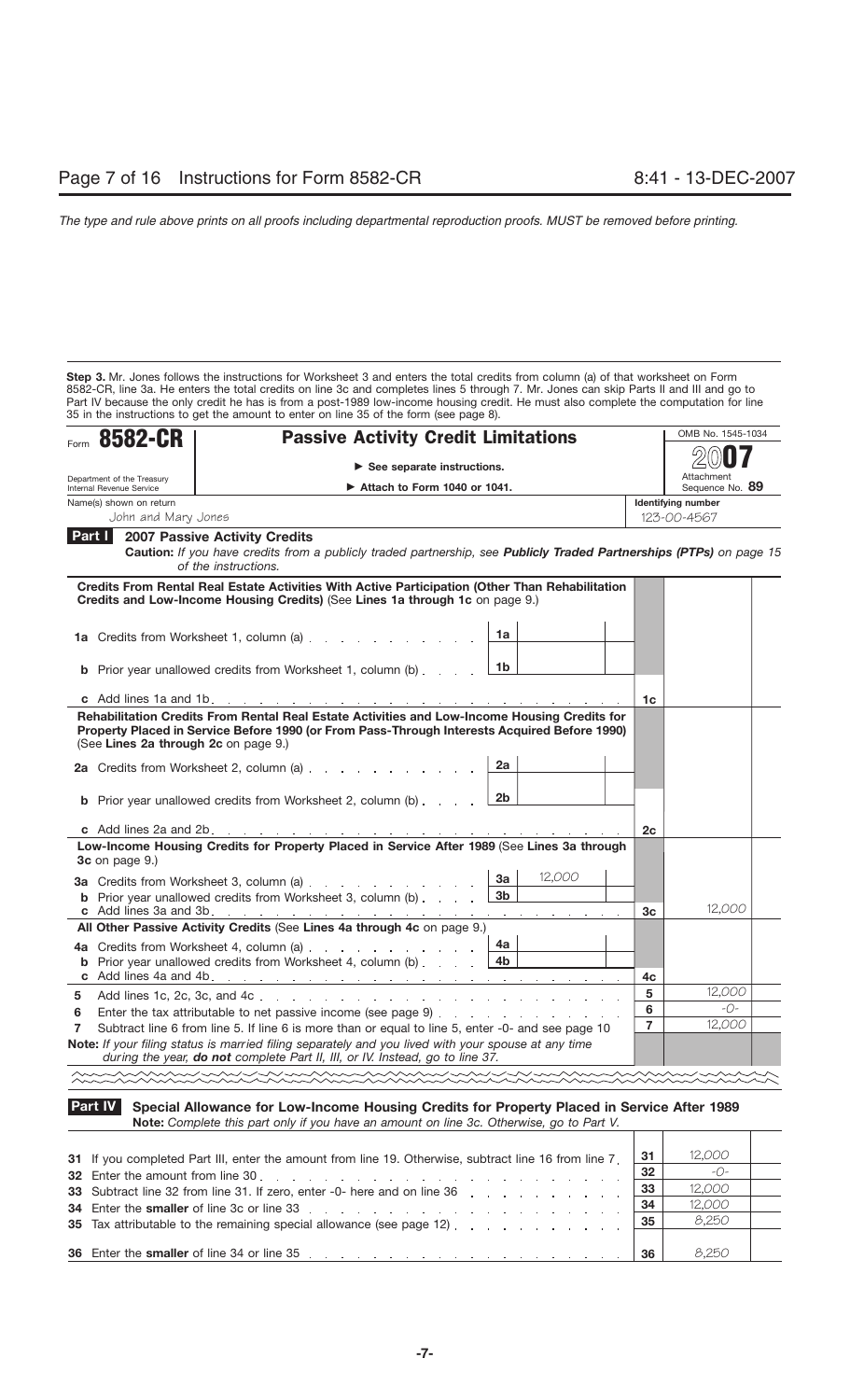### **Line 35 computation:**

| Line 35. Figure the tax attributable to the remaining special allowance as follows:                                                                                                                                                                                 |        |  |  |  |  |
|---------------------------------------------------------------------------------------------------------------------------------------------------------------------------------------------------------------------------------------------------------------------|--------|--|--|--|--|
| 305,000                                                                                                                                                                                                                                                             |        |  |  |  |  |
| <b>B.</b> Tax on line A. For Form 1040, use the Tax Table, Tax Computation Worksheet, or other appropriate method you used to figure<br>your tax. For Form 1041, use the Tax Rate Schedules, the Qualified Dividends Tax Worksheet, or Schedule D whichever applies | 79,850 |  |  |  |  |
| C. Enter \$25,000 (\$12,500 if married filing separate return and you and your spouse lived apart at<br>25,000                                                                                                                                                      |        |  |  |  |  |
|                                                                                                                                                                                                                                                                     |        |  |  |  |  |
|                                                                                                                                                                                                                                                                     |        |  |  |  |  |
| 25,000                                                                                                                                                                                                                                                              |        |  |  |  |  |
|                                                                                                                                                                                                                                                                     |        |  |  |  |  |
| H. Tax on line G. For Form 1040, use the Tax Table, Tax Computation Worksheet, or other appropriate method you used to figure<br>your tax. For Form 1041, use the Tax Rate Schedules, the Qualified Dividends Tax Worksheet, or Schedule D whichever applies        | 71,600 |  |  |  |  |
|                                                                                                                                                                                                                                                                     | 8,250  |  |  |  |  |
| <b>J.</b> Add lines 16 and 30 of Form 8582-CR and enter the total enter the total and the content of the content of the content of the content of the content of the content of the content of the content of the content of the co                                 | $-$ O- |  |  |  |  |
| K. Tax attributable to the remaining special allowance. Subtract line J from line I.Enter the result on Form 8582-CR, line 35                                                                                                                                       | 8,250  |  |  |  |  |

**Note:** *When using taxable income in the above computation, it is not necessary to refigure items that are based on a percentage of adjusted gross income.*

**Step 4.** Mr. Jones completes Form 8582-CR, Part V.

| <b>Part V</b><br><b>Passive Activity Credit Allowed</b>                                            |    |       |  |
|----------------------------------------------------------------------------------------------------|----|-------|--|
| 37 Passive Activity Credit Allowed. Add lines 6, 16, 30, and 36. See page 12 to find out how to    |    |       |  |
| report the allowed credit on your tax return and how to allocate allowed and unallowed credits if  |    |       |  |
| you have more than one credit or credits from more than one activity. If you have any credits from |    |       |  |
| a publicly traded partnership, see Publicly Traded Partnerships (PTPs) on page 15                  | 37 | 8.250 |  |

**Step 5.** After completing Form 8582-CR, Mr. Jones determines his allowed and unallowed credit. Because he has only one type of credit from a single passive activity, his allowed low-income housing credit for 2007 is the amount on line 37, or \$8,250. His unallowed credit of \$3,750 is determined by subtracting the allowed credit on line 37 from the total credit on line 5 (\$12,000 – \$8,250).

**Step 6.** Mr. Jones enters the allowed passive activity credit of \$8,250 on Form 3800, line 5, and completes Part II of that form according to the instructions for Form 3800. The unallowed credit of \$3,750 is carried forward and used to figure the passive activity credit allowed for 2008.

| Form 3800                                                   | <b>General Business Credit</b><br>$\triangleright$ See separate instructions.<br>$\blacktriangleright$ Attach to your tax return. |  | OMB No. 1545-0895                     |  |
|-------------------------------------------------------------|-----------------------------------------------------------------------------------------------------------------------------------|--|---------------------------------------|--|
| Department of the Treasury<br>Internal Revenue Service (99) |                                                                                                                                   |  | 2007<br>Attachment<br>Sequence No. 22 |  |
| Name(s) shown on return                                     |                                                                                                                                   |  | Identifying number                    |  |
| John and Mary Jones                                         |                                                                                                                                   |  | 123-00-4567                           |  |
|                                                             |                                                                                                                                   |  |                                       |  |

**Current Year Credit Part I**

**Important:** You may not be required to complete and file a separate credit form (shown in parentheses below) to claim the credit. For details, see the instructions.

|    |                                                                                                                                                                                                                                | 1a<br>1b |              |  |
|----|--------------------------------------------------------------------------------------------------------------------------------------------------------------------------------------------------------------------------------|----------|--------------|--|
|    |                                                                                                                                                                                                                                | 1c       |              |  |
|    | d Low-income housing credit (Form 8586) (enter EIN if claiming this credit from a pass-through                                                                                                                                 | 1d       | 12,000       |  |
|    |                                                                                                                                                                                                                                |          |              |  |
|    |                                                                                                                                                                                                                                |          | 12,000       |  |
| 3  | Passive activity credits included on line 2 (see instructions) refluence and containing activity or entirely                                                                                                                   | з        | 12,000       |  |
| 4  | Subtract line 3 from line 2 (edge), and a contract the contract the state of the state of the state of the state of the state of the state of the state of the state of the state of the state of the state of the state of th | 4        | $ O-$        |  |
| 5. |                                                                                                                                                                                                                                | 5        | 8.250        |  |
| 6  | Carryforward of general business credit to 2007. See instructions for the schedule to attach                                                                                                                                   |          | $-0-$        |  |
|    | Carryback of general business credit from 2008 (see instructions)                                                                                                                                                              |          | $ \bigcap$ – |  |
| 8  |                                                                                                                                                                                                                                |          | 8.250        |  |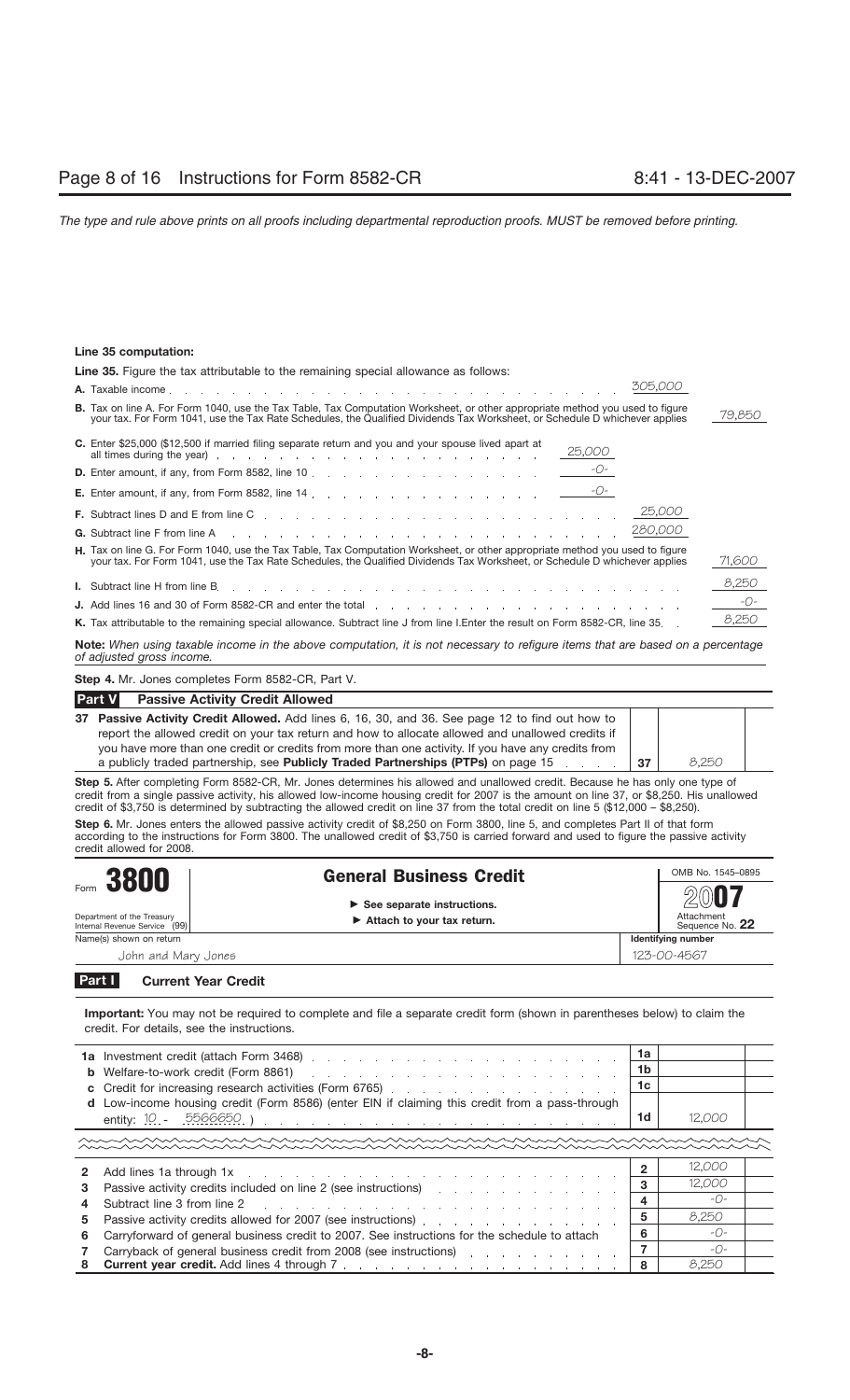Convert any current year qualified Convert is pour prior year<br>
Supervisions of the amounts<br>
Convert in a unallowed credits are the amounts expenditures into credits before unallowed credits are the amounts and if you have low-income housing<br>beginning Worksheet 1, 2, 3, or 4. If shown in column (b) of Worksheet 9 credits for property placed in servic the credits are from more than one in the 2006 Instructions for Form after 1989, include those credits in<br>activity or are of more than one type, 8582-CR. Enter the prior year Worksheet 3 instead of Worksheet 2. activity or are of more than one type, 8582-CR. Enter the prior year separate the credits by activity or type unallowed credits in column (b) of separate the credits by activity or type unallowed credits in column (b) of lf you held an indirect interest in the<br>before making entries in the Worksheet 1, 2, 3, or 4, whichever property through a partnership, S<br>workshee

**Example.** You have a low-income<br>housing credit from one activity and a<br>research credit from a different **Part I—2007 Passive** also acquired your interest in the<br>research credit from a different **Part I—2007 Passive** passactivity. Enter the low-income housing **Activity Credits**<br>3 and make a separate entry for the Use Part I to combine your credits<br>1 and make a separate entry for the Use Part I to combine your credits (including limited par

**Credit.** Enter the credits from Form activities exceed the tax attributable 3800, line 3, in column (a) of the must passive income, you have a

Form 8835, Renewable Electricity, See Special Allowance for Rental Unes 4a through 4c. Individuals<br>Refined Coal, and Indian Coal Real Estate Activities on page 3. Thes 4a through 4c. Individuals<br>Production Credit. Enter th

credits from Form 8844, line 5, in activity, include the credits in allocates to chicle of lines 4d and 4b.<br>column (a) of Worksheet 1 or 4. *Worksheet 4, not in Worksheet 1.* **Line 6.** If Form 8582, line 4, shows

To figure this year's PAC, you must<br>take into account any credits from<br>passive activities disallowed for prior (including limited partners) and<br>years and carried forward to this year. qualifying estates who had<br>rehabilitat

passive activity, figure your prior year service before 1990 must include the **Specific Instructions**<br>37 of your 2006 Form 8582-CR from 2a through 2c. Use Worksheet 2 to 37 of your 2006 Form 8582-CR from 2a through 2c. Use Worksheet 2 to<br>line 5 of your 2006 Form 8582-CR. figure the amounts to enter on lines

3800, line 3, in column (a) of to net passive income, you have a through 3c. If you held an indirect Worksheet 1, 2, 3, or 4. PAC for 2007. Generally, you have interest in the property through a<br>net passive income if line 4 of Form partnership. S corporation, or oth Form 5884, Work Opportunity<br>
The Bossive income if line 4 of Form partnership, S corporation, or other<br>
Credit. Enter the credits from Form assessions information, see the instructions for the system of through 3c only if

Form 6478, Credit for Alcohol Used<br> **Example 18 Set Alcohol Used**<br>
as Fuel. Enter the credits from and qualifying estates that actively<br>
Form 6478, line 7, in column (a) of participated in rental real estate<br>
Form 6478, li Vorksheet 1 or 4.<br>
Worksheet 1 or 4. (other than rehabilitation credits or<br> **Form 8834, Qualified Electric** low-income housing credits) from Worksheet 4, but not in

**ENTION** your spouse at any time **Example 19 Form Solution Solution** all passive activities in Worksheet 4.<br> **Employment Credit.** Enter the *participated in the rental real estate* Use Worksheet 4 to figure the *participated in the rental real estate* Use

**Social Security and Medicare** Farose in a prior tax year (other than Form 8582 because you had net are arose in a<br>Taxes Paid on Certain Employee Form low-income housing and rehabilitation Passive income, you must figure t **Taxes Paid on Certain Employee** bow-income housing and rehabilitation **Tips.** Enter the credits from Form credits) under the special allowance tax on the net passive income. If you credits and the special allowance tax on the net passive income. If you credits on an entire in the special all 8846, line 7 in column (a) of only if you actively participated in the have an overall loss on an entire<br>Worksheet 4, wherest in a rental real estate activity for both that alsposition of your interest in a<br>prior year and this year if you did not also passive activity, reduce net passive prior year and this year. If you did not passive activity, reduce net passive<br>actively participate for both years. The prome, if any, on Form 8582, line 4, **Prior Year Unallowed** actively participate for both years, income, if any, on Form 8582, line 4,<br>
come, if any, on Form 8582, line 4,<br>
come of the loss (but not in Worksheet 1.<br>
come of the extent of the loss (but not bel

If you had only one type of prior estate activities or low-income entity on the tax on net passive<br>In unallowed credit from a single bousing credits for property placed in strippener as follows. year unallowed credit from a single housing credits for property placed in

**Current Year Credits** line 5 of your 2006 Form 8582-CR. figure the amounts to enter on lines Convert any current year qualified **Current Convert any current year** and 2b.

shown in column (b) of Worksheet 9 credits for property placed in service<br>in the 2006 Instructions for Form after 1989, include those credits in

**Form 3800, General Business** If your credits from all passive property placed in service after 1989<br>**Credit.** Enter the credits from Form activities exceed the tax attributable must include those credits on lines 3a 5884, line 5, in column (a) of Form 8582-CR, line 6, on this page.<br>Worksheet 1 or 4.<br>Form 8582-CR, line 6, on this page. your interest in the pass-through<br>entity after 1989. Use Worksheet 3 to

**ENTION** Worksheet 2 or 3, if you are **Vehicle Credit.** Enter the credits these activities on lines 1a through from Form 8834, line 2, in column (a) 1c. Use Worksheet 1 to figure the figure the of Worksheet 1 or 4. amounts to enter on lines 1a and 1b. *Illued* 

from Form 8835, line 25, in column<br>(a) of Worksheet 1 or 4. The separate return and lived with<br>**Form 8844, Empowerment Zone** exament of the separate return and lived with<br>Form 8844, Empowerment Zone exament of the separate

**Form 8846, Credit for Employer** *Note.* You may take credits that **the form 8582 because you had net**<br>Social Security and Medicare *Rose in a prior tax year (other than* Form 8582 because you had net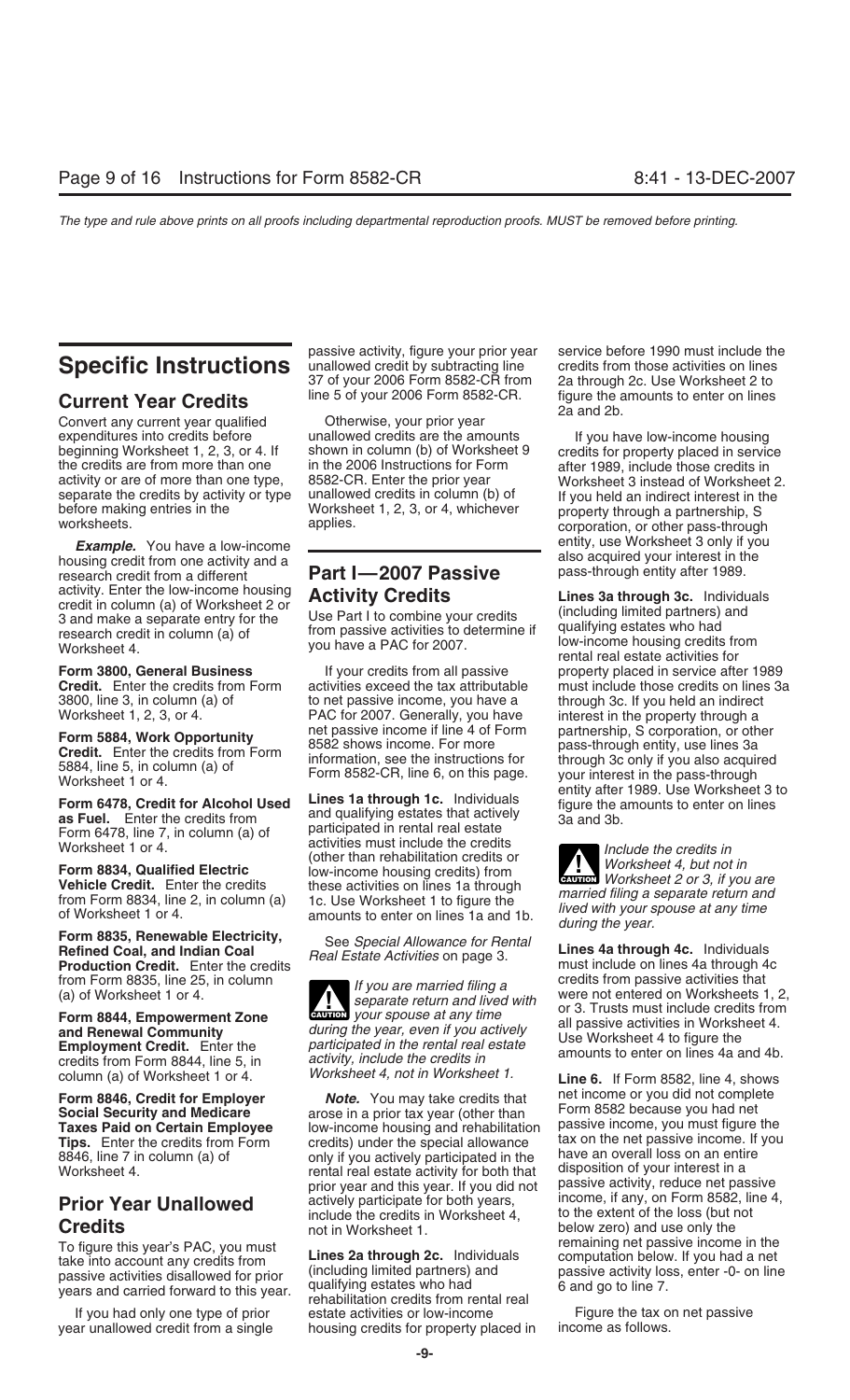| A. Taxable income<br>including net<br>passive income   |  |
|--------------------------------------------------------|--|
| <b>B.</b> Tax on line $A^*$                            |  |
| <b>C.</b> Taxable income without<br>net passive income |  |
| <b>D.</b> Tax on line $C^*$                            |  |

| <b>E.</b> Subtract line D from line B |  |
|---------------------------------------|--|
| and enter the result on               |  |
| Form 8582-CR, line 6<br>$\cdots$      |  |

tax on the net passive income on line rental real estate activities in which<br>6 is greater than your credits from you actively participated (other than  $\bullet$  Any overall loss from a PTP,<br>passive activities on line 5, all you passive activities on line 5, all your rehabilitation credits and low-income • The taxable amount of social<br>credits from passive activities are bousing credits). See *Rental Activities* security and tier 1 railroad retirem credits from passive activities are housing credits). See *Rental Activities* 

# **Allowance for Rental** allowance. They must enter -0- on Form 85 allowance. They must enter -0- on Form 8582-CR, line 16 and go to line 17. \* For Form 1040, use the Tax Table, Tax Computation **Real Estate Activities**

**ENTION** with their spouses at any time

allowed. In this case, enter the on page 2 for details. benefits,

**A.** Taxable income<br>
including net<br>
passive income<br> **B.** Tax on line A<sup>\*</sup><br> **E.** Tax on line A<sup>\*</sup><br> **E.** Tax on line A<sup>\*</sup><br> **E.** Tax on line A<sup>\*</sup> instead of \$150,000. Married persons<br>filing separate returns who lived with **Part II—Special** their spouses at any time during the **Part II—Special** year are not eligible for the special<br>allowance. They must enter -0- on

Worksheet, or other appropriate method you used to<br>
figure your tax. For Form 1041, use the Tax Rate<br>
Schedules, Qualified Dividends Tax Worksheet, or<br>
Schedule D, whichever applies.<br>
Schedule D, whichever applies.<br>
Schedu Schedule D, whichever applies.<br>
Married persons filing<br>
Married persons filing<br>
Married persons filing<br>
separate returns who lived<br>
with their spouses at any time<br>
account:<br>
Any possince except do not take into<br>
account:

the above computation, it is not<br>necessary to refigure items that are<br>based on a percentage of adjusted<br>gross income.<br>Line 7. If line 7 is zero because the<br>tax on the net passive income on line<br> $\begin{array}{ccc}\n & \text{if } 5 \text{ and } 64 \\
 &$ 

Lines 1a and 1b. Use Worksheet 1 to figure the amounts to enter on lines 1a and 1b. Use line 1a for credits from rental real estate activities with active participation for the current year and line 1b for prior year unallowed credits from rental real estate activities with active participation in both the prior year in which the credit arose and the current year. See *Special Allowance for Rental Real Estate Activities* on page 3 for a definition of active participation.

After you complete the worksheet below, enter the totals of columns (a) and (b) on the corresponding lines of Form 8582-CR and then complete line 1c.

**Note.** Rehabilitation credits from rental real estate activities and low-income housing credits must be entered in Worksheet 2 or 3, whichever applies, even if you actively participated in the activity.

### **Worksheet 1 for Lines 1a and 1b** (keep for your records)

| <b>THE BULGARY OF LITTLE STATES</b>                     |             |                                       |                                               | $(1000)$ 101 your 10001001 |
|---------------------------------------------------------|-------------|---------------------------------------|-----------------------------------------------|----------------------------|
| <b>Name of Activity</b>                                 | <b>From</b> | <b>Current Year</b><br><b>Credits</b> | <b>Prior Year</b><br><b>Unallowed Credits</b> | <b>Total Credits</b>       |
|                                                         | <b>Form</b> | (a) Credit line 1a                    | (b) Credit line 1b                            | (c) Add cols. (a) and (b)  |
|                                                         |             |                                       |                                               |                            |
|                                                         |             |                                       |                                               |                            |
|                                                         |             |                                       |                                               |                            |
|                                                         |             |                                       |                                               |                            |
|                                                         |             |                                       |                                               |                            |
| <b>Totals.</b> Enter on lines 1a and 1b of Form 8582-CR |             |                                       |                                               |                            |

Lines 2a and 2b. Use Worksheet 2 to figure the amounts to enter on lines 2a and 2b. Use line 2a for rehabilitation credits and low-income housing credits from rental real estate activities for the current year and line 2b for prior year unallowed credits from those activities. However, use Worksheet 3 instead of Worksheet 2 if you have any low-income housing credits for property placed in service after 1989. If you held an indirect interest in the property through a partnership, S corporation, or other pass-through entity, use Worksheet 3 only if you also acquired your interest in the pass-through entity after 1989. Use this worksheet if you do not meet both requirements.

After you complete the worksheet below, enter the totals of columns (a) and (b) on the corresponding lines of Form 8582-CR and then complete line 2c.

### **Worksheet 2 for Lines 2a and 2b**

|  |  |  |  | (keep for your records) |  |  |
|--|--|--|--|-------------------------|--|--|
|--|--|--|--|-------------------------|--|--|

| <b>Name of Activity</b>                                 | <b>From</b>                       | <b>Current Year</b><br><b>Credits</b> | <b>Prior Year</b><br><b>Unallowed Credits</b> | <b>Total Credits</b>      |
|---------------------------------------------------------|-----------------------------------|---------------------------------------|-----------------------------------------------|---------------------------|
|                                                         | <b>Form</b><br>(a) Credit line 2a |                                       | (b) Credit line 2b                            | (c) Add cols. (a) and (b) |
|                                                         |                                   |                                       |                                               |                           |
|                                                         |                                   |                                       |                                               |                           |
|                                                         |                                   |                                       |                                               |                           |
|                                                         |                                   |                                       |                                               |                           |
|                                                         |                                   |                                       |                                               |                           |
| <b>Totals.</b> Enter on lines 2a and 2b of Form 8582-CR |                                   |                                       |                                               |                           |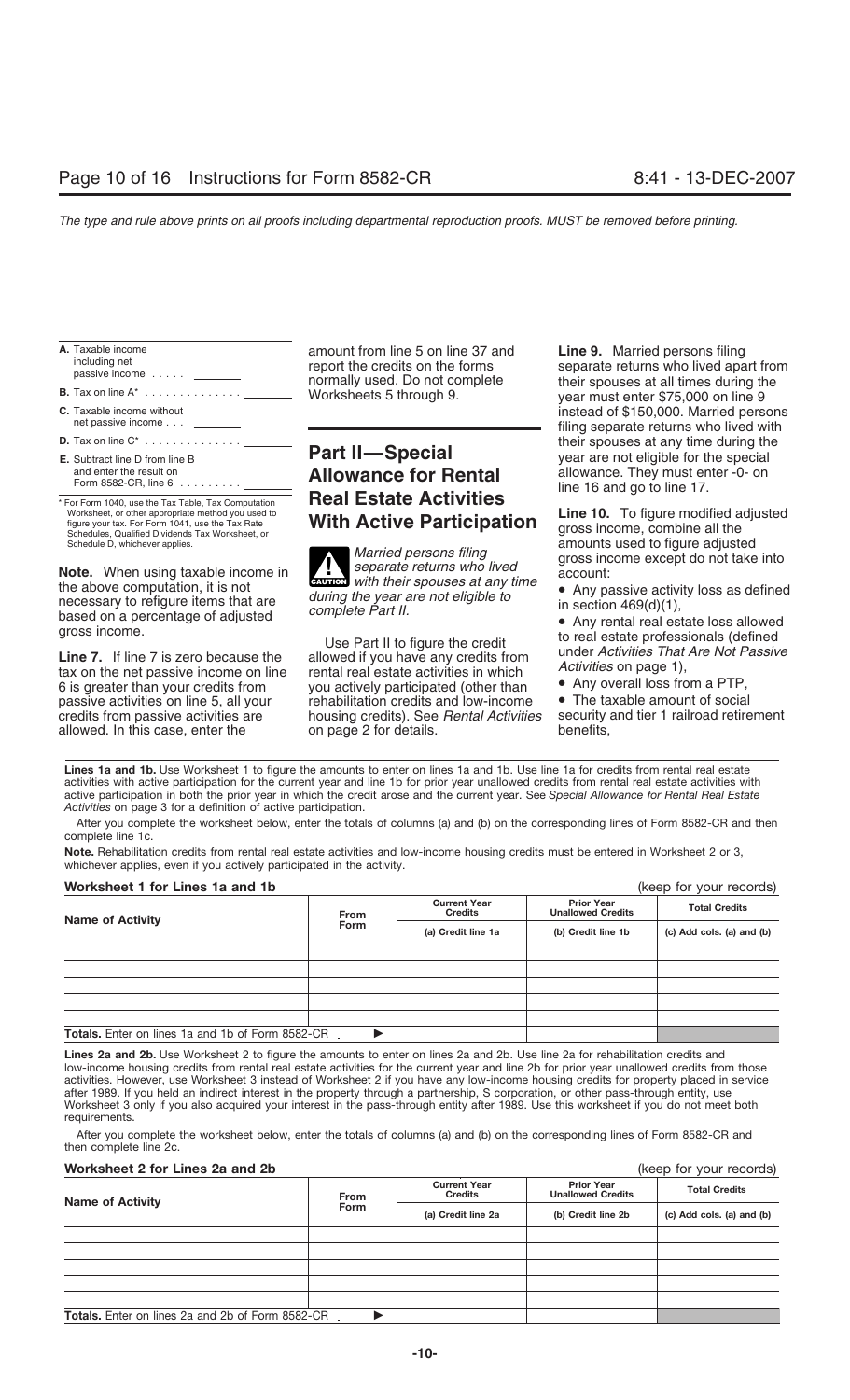section 219 for contributions to IRAs

and certain other qualified retirement<br>plans,<br>**A.** The demostic production activities aross income, any overall loss from

• The domestic production activities deduction.

- The deduction allowed for one-half a passive activity is taken into of self-employment taxes,
- 

income any portfolio income and Line 12. Do not enter more than based on a pe<br>expenses that are clearly and directly \$12,500 on line 12 if you are married gross income. allocable to portfolio income. Also filing a separate return and you and include any income that is treated as your spouse lived apart at all times nonpassive income, such as overall during the year. Married persons filing gain from a PTP and net income from separate returns who lived with their an activity or item of property subject spouses at any time during the year to the recharacterization of passive are not eligible for the special income rules. For information on allowance. They must enter -0- on recharacterization of income, see line 16 and go to line 17.

• The deduction allowed under Pub. 925 or Temporary Regulations **Line 15.** Figure the tax attributable

an entire disposition of an interest in<br>a passive activity is taken into For the exclusion from income of the exclusion from income of the exclusion from income of do not have any net passive income and<br>
interest from section income of the exclusion from income of do not have any net passive in

| A. Taxable income _______                          |  |
|----------------------------------------------------|--|
| <b>B.</b> Tax on line $A^*$                        |  |
| <b>C.</b> Enter amount from Form                   |  |
| <b>D.</b> Subtract line C from line A              |  |
| <b>E.</b> Tax on line $D^*$ $\qquad \qquad \qquad$ |  |
| $E$ Cubtract line $E$ from line $D$                |  |

**Lines 3a and 3b.** Use Worksheet 3 to figure the amounts to enter on lines 3a and 3b for low-income housing credits for property placed in service after 1989. If you held an indirect interest in the property through a partnership, S corporation, or other pass-through entity, use Worksheet 3 only if you also acquired your interest in the pass-through entity after 1989. Use line 3a for the current year credits and line 3b for prior year unallowed credits for those activities.

After you complete the worksheet below, enter the totals of columns (a) and (b) on the corresponding lines of Form 8582-CR and then complete line 3c.

### **Worksheet 3 for Lines 3a and 3b**

(keep for your records)

|                                                         | From                  | <b>Current Year</b><br><b>Credits</b> | <b>Prior Year</b><br><b>Unallowed Credits</b> | <b>Total Credits</b>      |
|---------------------------------------------------------|-----------------------|---------------------------------------|-----------------------------------------------|---------------------------|
| <b>Name of Activity</b>                                 | Form                  | (a) Credit line 3a                    | (b) Credit line 3b                            | (c) Add cols. (a) and (b) |
|                                                         |                       |                                       |                                               |                           |
|                                                         |                       |                                       |                                               |                           |
|                                                         |                       |                                       |                                               |                           |
|                                                         |                       |                                       |                                               |                           |
|                                                         |                       |                                       |                                               |                           |
| <b>Totals.</b> Enter on lines 3a and 3b of Form 8582-CR | $\blacktriangleright$ |                                       |                                               |                           |

**Lines 4a and 4b.** Use Worksheet 4 to figure the amounts to enter on lines 4a and 4b. Use line 4a for all other passive activity credits for the current year and line 4b for prior year unallowed credits from those activities.

After you complete the worksheet below, enter the totals of columns (a) and (b) on the corresponding lines of Form 8582-CR and then complete line 4c.

### **Worksheet 4 for Lines 4a and 4b** (keep for your records)

|                                                         | From        | <b>Current Year</b><br><b>Credits</b> | <b>Prior Year</b><br><b>Unallowed Credits</b> | <b>Total Credits</b>      |
|---------------------------------------------------------|-------------|---------------------------------------|-----------------------------------------------|---------------------------|
| <b>Name of Activity</b>                                 | <b>Form</b> | (a) Credit line 4a                    | (b) Credit line 4b                            | (c) Add cols. (a) and (b) |
|                                                         |             |                                       |                                               |                           |
|                                                         |             |                                       |                                               |                           |
|                                                         |             |                                       |                                               |                           |
|                                                         |             |                                       |                                               |                           |
|                                                         |             |                                       |                                               |                           |
| <b>Totals.</b> Enter on lines 4a and 4b of Form 8582-CR |             |                                       |                                               |                           |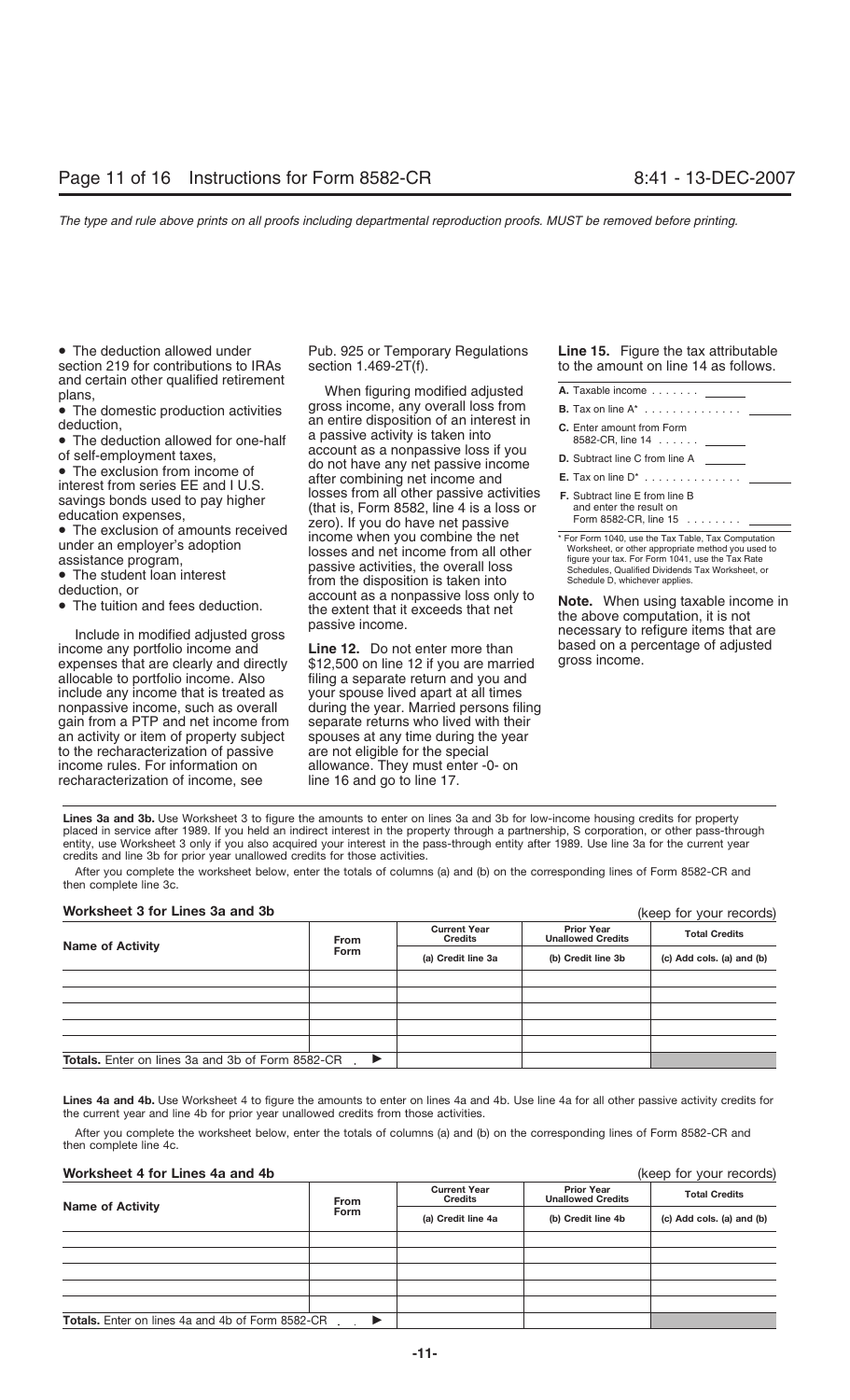Worksheet, or other appropriate method you used to worksheet, or other appropriate method you used to worksheet, or other appropriate method you used to worksheet, or other appropriate method you used to the Tax Rate figur **Allowance for Schedules**, Qualified Dividends Tax Worksheet, or Schedules, Qualified Dividends Tax Worksheet, or Schedules, Qualified Dividends Tax Worksheet, or **Rehabilitation Credits Note.** When using taxable income in **Note.** When using taxable income in **From Bental Beal Estate** the above computation, it is not the above computation, it is not **Low-Income Housing Credits for Property**<br> **Placed in Service Before**<br> **Part IV—Special**<br> **Part V—Passive Activity**<br> **Part V—Passive Activity**<br> **Credit Allowed ALLOWANCE TOR CREAT CLIGAT CONSTANT 1990 (or From Credit Allowsing Client Allowed**<br> **Pass-Through Interests Low-Income Housing** Use Part V to figure the PAC (as **Pass-Through Interests Low-Income Housing** determined in Part I) that is allow<br>**Acquired Before 1990) Credits for Property** for 2007 for all passive activities.

**ENTION** with their spouses at any time

beginate of their spouses at all times during the 21,<br>year must enter \$125,000 on line 21,<br>instead of \$250,000. The 21, follows.

Skip lines 21 through 26 if you **A.** Taxable income .......... \_\_\_\_\_ line 5, the total passive activity completed Part II of this form and **B.** Tax on line  $A^*$  general business credit allowed. completed Part II of this form and<br>
your modified adjusted gross income<br>
on line 10 was \$100,000 or less<br>
(\$50,000 or less if married filing<br>
separate return separately and you lived apart from<br>
your spouse for the entire all times during the line 9, the passive activity credit for Instead, enter the amount from line year) ........... alcohol used as fuel allowed. 15 on line 27.

**Line 24.** Do not enter more than  $$12,500$  on line 24 if you are married<br>  $$12,500$  on line 24 if you are married<br>  $$12,500$  on line 24 if you are married<br>  $$12,500$  on line 24 if you are married<br>  $$12,500$  on line 24 if

Line 27. Figure the tax attributable to the amount on line 26 as follows. F. Subtract lines D and E to the amount on line 26 as follows. F. Subtract lines D and E to the amount on line 26 as follows. F. Subtract lines C ..

| A. Taxable income                                                                      |
|----------------------------------------------------------------------------------------|
|                                                                                        |
| <b>C.</b> Enter amount from Form<br>8582-CR, line 26                                   |
| <b>D.</b> Subtract line C from line A                                                  |
| <b>E.</b> Tax on line $D^*$                                                            |
| <b>F.</b> Subtract line E from line B and enter<br>the result on Form 8582-CR, line 27 |

\*For Form 1040, use the Tax Table, Tax Computation \*For Form 1040, use the Tax Table, Tax Computation

**From Rental Real Estate** the above computation, it is not the above computation, it is not<br>**Activities and** hased on a percentage of adjusted based on a percentage of adjusted based on a percentage of adjusted based on a percentage of adjusted based on a pe

during the year are not eligible to<br>complete Part III. eparate returns who lived allowed Credits on Your Tax Return<br>with their spouses at any time below. Your unallowed credit is line 5 Use Part III to figure the credit *during the year are not eligible to* minus line 37.

allowed if you have any rehabilitation<br>
omplete Part IV. Use Worksheets 5 through 9,<br>
to recedits or low-income housing credits<br>
1990. Also use this part if your<br>
1990. Also use this part if your<br>
low-income housing credit

- 
- 
- 
- 
- 
- 
- 
- 
- 
- **J.** Add lines 16 and 30 of<br>Form 8582-CR and enter the total...
- 

**Acquired Before 1990)** Credits for Property for 2007 for all passive activities.<br>
Married persons filing **Placed in Service After** Line 37. If you have only one type of<br> *Married persons filing* 1989<br> *Married persons fil* 

8582, line 14 ...... line 27, the passive activity renewable

**Form 8844.** Enter on Form 8844, **G.** Subtract line F from line A . . . **A.** Taxable income ....... line 7, the passive activity **H.** Tax on line G\* ............... **B.** Tax on line A\* ............... empowerment zone and renewal **I.** Subtract line H from line B ....... \_\_\_\_\_\_\_\_ community employment credit<br>L. Add lines 16 and 30 of **allowed**.

**Form 8846.** Enter on Form 8846, **K.** Tax attributable to the remaining line 9, the passive activity credit for **E.** Tax on line D\* ............... special allowance. Subtract line J employer social security and **F.** Subtract line E from line B and enter from line I. Enter the result on Medicare taxes paid on certain the result on Form 8582-CR, line 27 Form 8582-CR, line 35 .......... employee tips.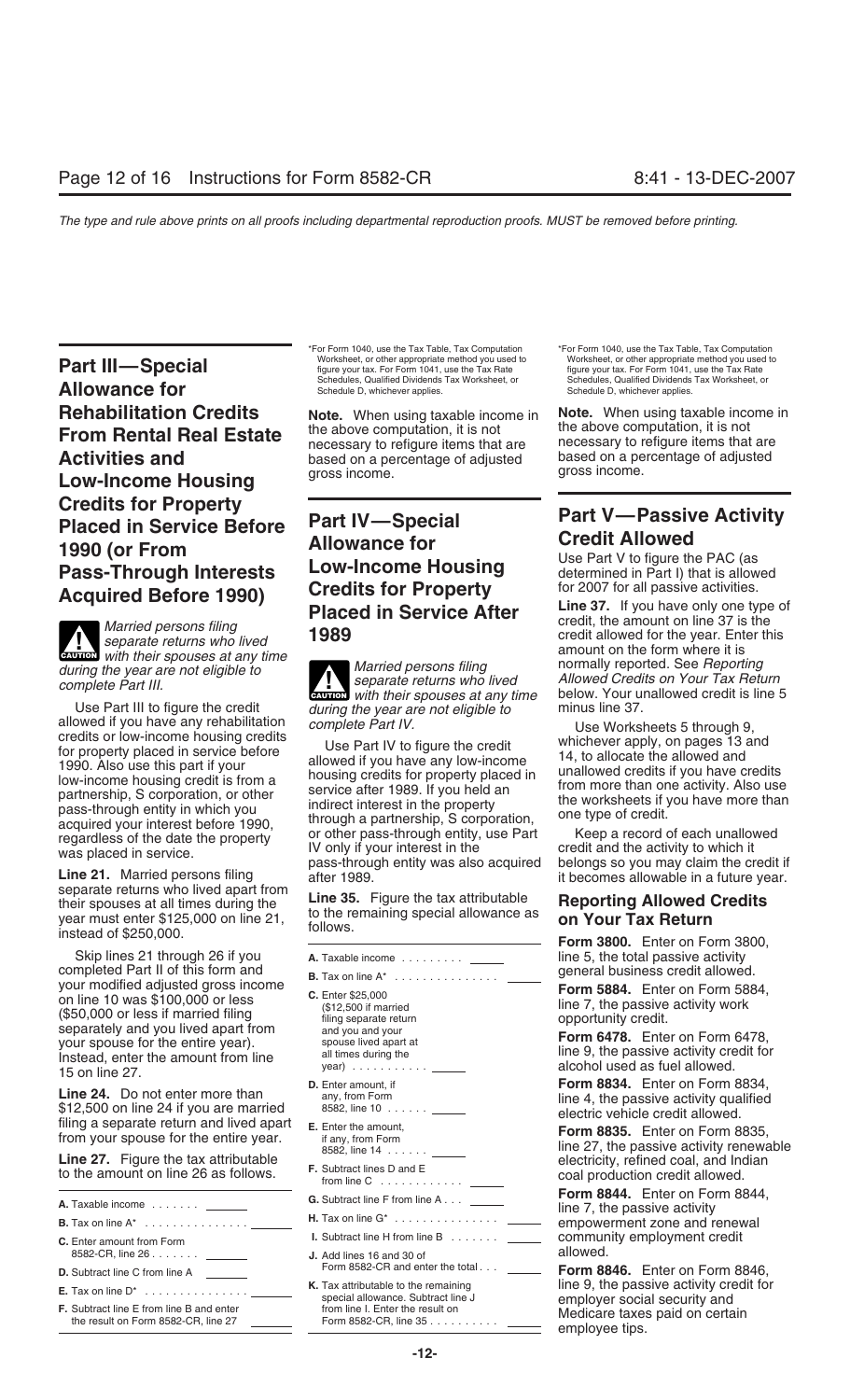### **Instructions for Worksheet 5**

Complete Worksheet 5 if you have an amount on Form 8582-CR, line 1c and you have credits from more than one activity.

**Column (a).** Enter the credits from Worksheet 1, column (c), in column (a) of this worksheet.

**Column (b).** Divide each of the credits shown in column (a) by the total of the credits in column (a) and enter the ratio for each of the activities in column (b). The total of all the ratios must equal 1.00.

**Column (c).** Multiply Form 8582-CR, line 16 by the ratios in column (b) and enter the result in column (c). If the total of this column is the same as the total of column (a), all credits for the activities in column (a) of this worksheet are allowed. Report them on the forms normally used, and complete Worksheet 6 if you have credits shown in Worksheet 2. Also complete Worksheet 7 or 8 if you have credits shown in Worksheet 3 or 4. If the total of column (a) is more than the total of column (c), complete column (d).

**Column (d).** Subtract column (c) from column (a) and enter the result in this column. Also enter the name of each activity and the form the credit is reported on in Worksheet 8 and enter the amount from column (d) of this worksheet in column (a) of Worksheet 8. Also complete Worksheet 6 or 7 if you have credits on Form 8582-CR, line 2c or 3c.

### **Worksheet 5 for Credits on Line 1a or 1b** (keep for your records)

| <b>Name of Activity</b>                                                                | Form To Be<br>Reported on | (a) Credits | (b) Ratios | (c) Special<br>Allowance | (d) Subtract<br>column (c) from<br>column (a) |
|----------------------------------------------------------------------------------------|---------------------------|-------------|------------|--------------------------|-----------------------------------------------|
|                                                                                        |                           |             |            |                          |                                               |
|                                                                                        |                           |             |            |                          |                                               |
|                                                                                        |                           |             |            |                          |                                               |
|                                                                                        |                           |             |            |                          |                                               |
|                                                                                        |                           |             |            |                          |                                               |
| <b>Totals</b><br>and a series of the control of the control of the control of the con- |                           |             | 1.00       |                          |                                               |

### **Instructions for Worksheet 6**

Complete Worksheet 6 if you have an amount on Form 8582-CR, line 2c and you have credits from more than one activity.

**Column (a).** Enter the credits from Worksheet 2, column (c), in column (a) of this worksheet.

**Column (b).** Divide each of the credits shown in column (a) by the total of the credits in column (a) and enter the ratio for each of the activities in column (b). The total of all the ratios must equal 1.00.

**Column (c).** Multiply Form 8582-CR, line 30 by the ratios in column (b) and enter the result in column (c). If the total of this column is the same as the total of column (a), all credits for the activities in column (a) of this worksheet are allowed. Report them on the forms normally used, and complete Worksheet 7 or 8 if you have credits shown in Worksheet 3 or 4 or amounts in column (d) of Worksheet 5. If the total of column (a) is more than the total of column (c), complete column (d).

**Column (d).** Subtract column (c) from column (a) and enter the result in this column. Also enter the name of each activity and the form the credit is reported on in Worksheet 8 and enter the amount from column (d) of this worksheet in column (a) of Worksheet 8.

| Worksheet 6 for Credits on Line 2a or 2b                                |                                  |             |            |                                 | (keep for your records)                       |
|-------------------------------------------------------------------------|----------------------------------|-------------|------------|---------------------------------|-----------------------------------------------|
| <b>Name of Activity</b>                                                 | Form To Be<br><b>Reported on</b> | (a) Credits | (b) Ratios | (c) Special<br><b>Allowance</b> | (d) Subtract<br>column (c) from<br>column (a) |
|                                                                         |                                  |             |            |                                 |                                               |
|                                                                         |                                  |             |            |                                 |                                               |
|                                                                         |                                  |             |            |                                 |                                               |
|                                                                         |                                  |             |            |                                 |                                               |
|                                                                         |                                  |             |            |                                 |                                               |
| <b>Totals</b><br>and a series of the control of the control of the con- |                                  |             | 1.00       |                                 |                                               |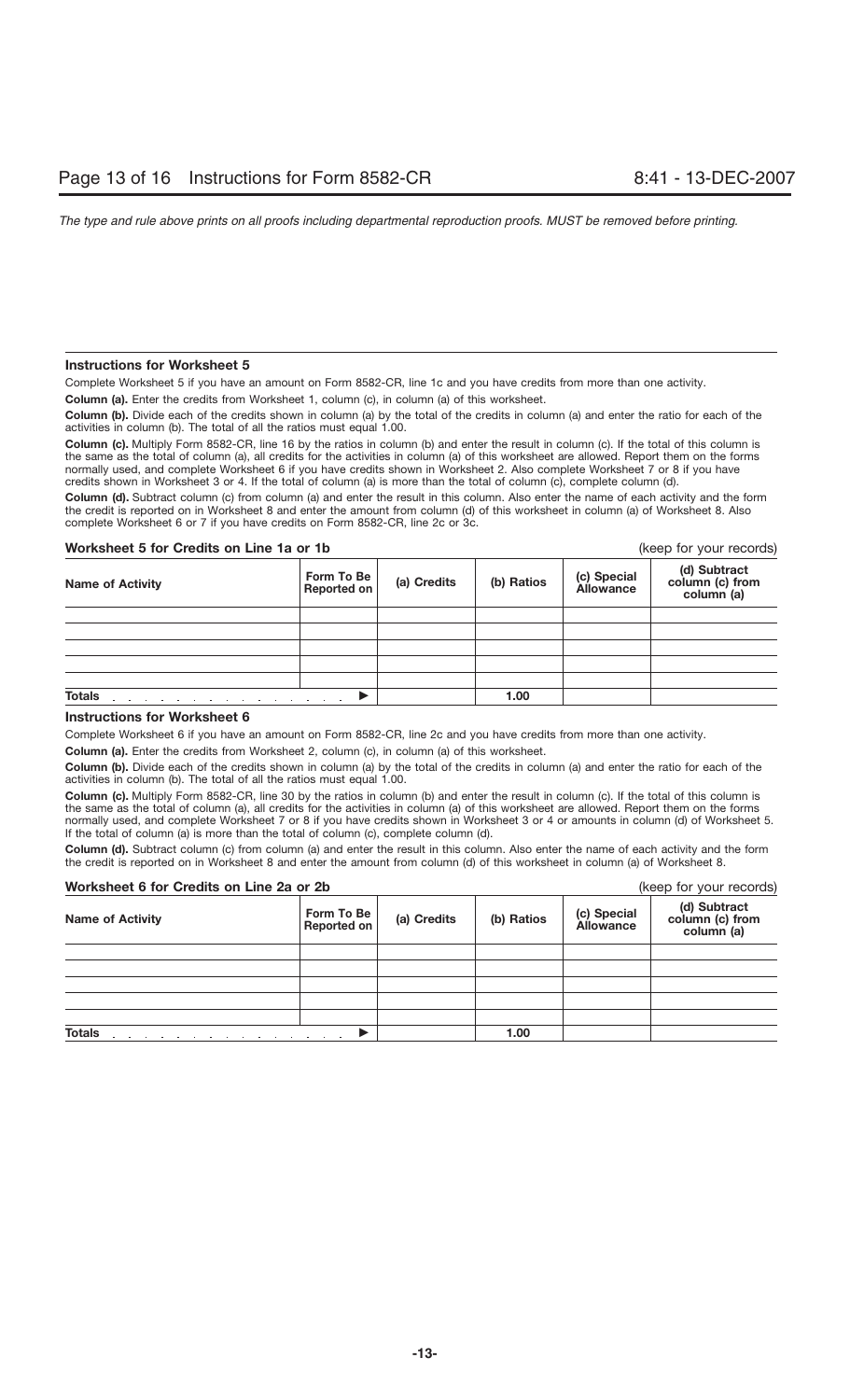### **Instructions for Worksheet 7**

Complete Worksheet 7 if you have credits on Form 8582-CR, line 3c and you have credits from more than one activity.

**Column (a).** Enter the credits from Worksheet 3, column (c), in column (a) of this worksheet.

**Column (b).** Divide each of the credits shown in column (a) by the total of the credits in column (a) and enter the ratio for each of the activities in column (b). The total of all the ratios must equal 1.00.

**Column (c).** Multiply Form 8582-CR, line 36 by the ratios in column (b) and enter the result in column (c). If the total of this column is the same as the total of column (a), all credits for the activities in column (a) of this worksheet are allowed. Report them on the forms normally used, and complete Worksheet 8 if you have credits shown in Worksheet 4 or amounts in column (d) of Worksheet 5 or 6. If the total of column (a) is more than the total of column (c), complete column (d).

**Column (d).** Subtract column (c) from column (a) and enter the result in this column. Also enter the name of each activity and the form the credit is reported on in Worksheet 8 and enter the amount from column (d) of this worksheet in column (a) of Worksheet 8.

| Worksheet 7 for Credits on Line 3a or 3b | (keep for your records)   |             |            |                                 |                                               |
|------------------------------------------|---------------------------|-------------|------------|---------------------------------|-----------------------------------------------|
| <b>Name of Activity</b>                  | Form To Be<br>Reported on | (a) Credits | (b) Ratios | (c) Special<br><b>Allowance</b> | (d) Subtract<br>column (c) from<br>column (a) |
|                                          |                           |             |            |                                 |                                               |
|                                          |                           |             |            |                                 |                                               |
|                                          |                           |             |            |                                 |                                               |
|                                          |                           |             |            |                                 |                                               |
|                                          |                           |             |            |                                 |                                               |
| <b>Totals</b>                            |                           |             | 1.00       |                                 |                                               |

### **Instructions for Worksheet 8**

Complete Worksheet 8 if you have credits on Form 8582-CR, line 4c from more than one activity or reported on different forms or you have amounts in column (d) of Worksheets 5, 6, or 7.

**Column (a).** Enter the amounts, if any, from column (c) of Worksheet 4 and column (d) of Worksheets 5, 6, and 7.

**Column (b).** Divide each of the credits in column (a) by the total of all the credits in column (a) and enter the ratio for each of the activities in column (b). The total of all the ratios must equal 1.00.

**Column (c).** Complete the following computation:

**A.** Enter Form 8582-CR, line 5 والمتعاط والمتعارف والمتعاط والمتعاط والمتعاط **B.** Enter Form 8582-CR, line 37 (a)  $\therefore$  (b) (b) (c) (c) (c) (c) (c) (c) (c)

**C.** Subtract line B from line A . . . . . . . . . . . . . . . . .

Multiply line C by the ratios in column (b) and enter the results in column (c). Complete Worksheet 9 to determine the credits allowed for 2007.

### **Worksheet 8—Allocation of Unallowed Credits** (keep for your records)

| <b>Name of Activity</b>                         | Form To Be<br>Reported on | (a) Credits | (b) Ratios | (c) Unallowed Credits |
|-------------------------------------------------|---------------------------|-------------|------------|-----------------------|
|                                                 |                           |             |            |                       |
|                                                 |                           |             |            |                       |
|                                                 |                           |             |            |                       |
|                                                 |                           |             |            |                       |
|                                                 |                           |             |            |                       |
| <b>Totals</b><br>.<br>.<br>$\sim$ $\sim$ $\sim$ |                           |             | 1.00       |                       |

### **Instructions for Worksheet 9**

**Column (a).** Enter all the activities shown in Worksheet 8. The credits entered in column (a) of this worksheet are the credits shown in column (c) of Worksheets 1, 2, 3, and 4 for the activities listed in Worksheet 8.

**Column (b).** Enter the amounts from column (c) of Worksheet 8 in this column. These are your unallowed credits for 2007. **Column (c).** Subtract column (b) from column (a). These are the allowed credits for 2007. Report the amounts in this column on the forms normally used. See *Reporting Allowed Credits on Your Tax Return* on page 12.

### **Worksheet 9—Allowed Credits** (keep for your records)

| <u>WULKSILEEL S—AIIOWED CIEUILS</u>                                                                                                                                                                                                             |                           |             |                       | IVEED IN YOUI IECOIDS) |
|-------------------------------------------------------------------------------------------------------------------------------------------------------------------------------------------------------------------------------------------------|---------------------------|-------------|-----------------------|------------------------|
| <b>Name of Activity</b>                                                                                                                                                                                                                         | Form To Be<br>Reported on | (a) Credits | (b) Unallowed Credits | (c) Allowed Credits    |
|                                                                                                                                                                                                                                                 |                           |             |                       |                        |
|                                                                                                                                                                                                                                                 |                           |             |                       |                        |
|                                                                                                                                                                                                                                                 |                           |             |                       |                        |
|                                                                                                                                                                                                                                                 |                           |             |                       |                        |
|                                                                                                                                                                                                                                                 |                           |             |                       |                        |
| <b>Totals</b><br>the contract of the contract of the contract of the contract of the contract of the contract of the contract of the contract of the contract of the contract of the contract of the contract of the contract of the contract o |                           |             |                       |                        |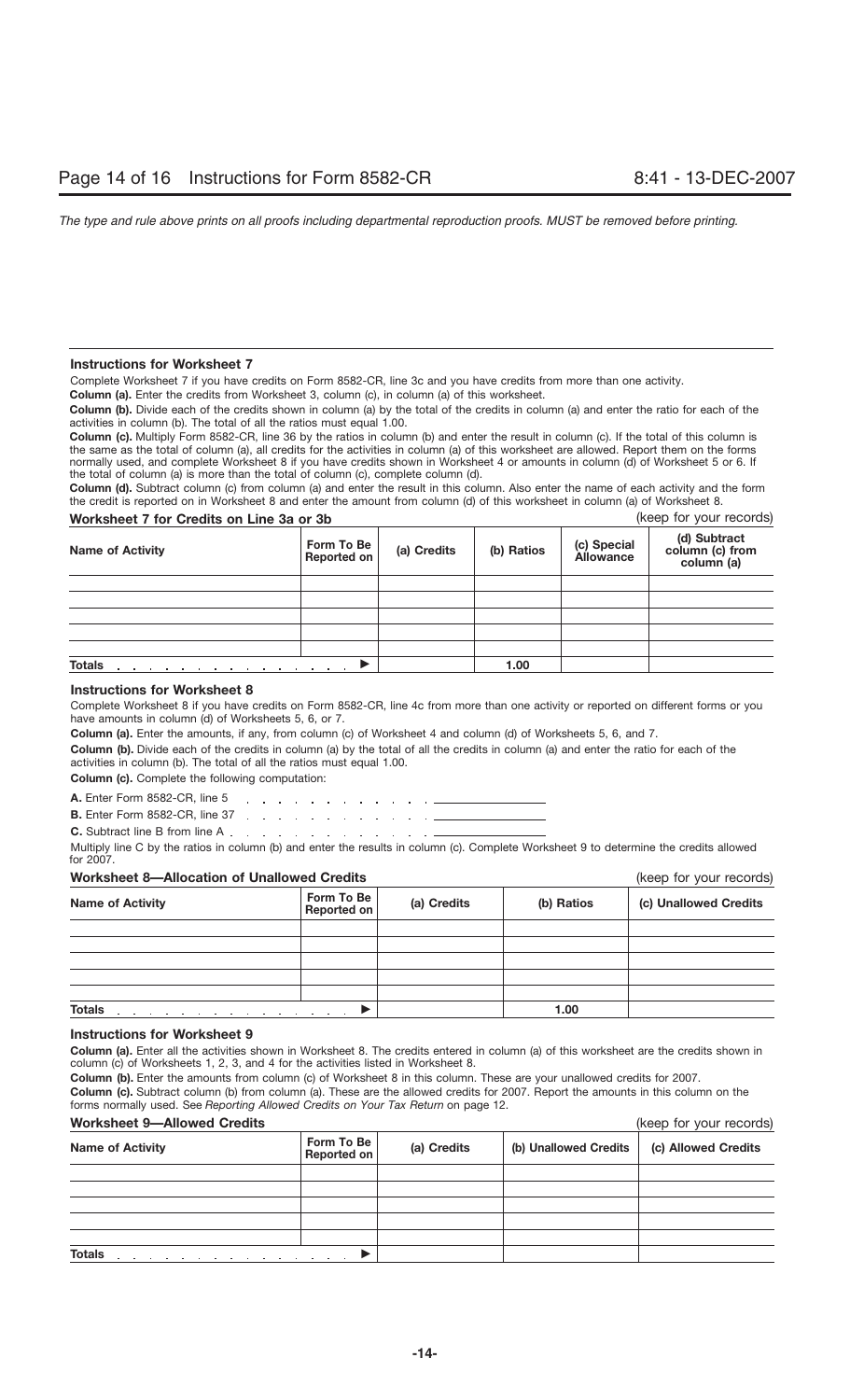persons, such as brokers or dealers, passive income may be anowed<br>who are making a market in the under one or more steps below. you also acquired your interest after<br>interest after complete Steps 3 through 5 only if 1989 t

secondary market exists if there is no step inabilitation credits from rental real<br>identifiable market maker, but holders sessate activities from PTPs through a public means of obtaining<br>or providing information on offers to<br>buy, sell, or exchange interests.<br>Similarly, the substantial equivalent of service).<br>Similarly, the substantial equivalent of service).<br>A secondary

A credit from a passive activity held<br>
the date placed in service) to the<br>
extent of the tax attributable to net<br>
extent of the tax attributable to net<br>
extent of the tax attributable to net<br>
extent of the tax attributabl

**Evaluat** Form 8582-CR. Instead, use attributable to the special allowance **Step 10.** Figure the allowed and the following steps to figure the  $\alpha$  available for the credits in Step 3.  $\alpha$  unallowed credits from each PTP. *allowed and unallowed credits from* **Step 5.** Rehabilitation credits from Report the allowed credits on the

An established securities market **Step 1.** Figure the tax attributable to credits from Step 3 or the amount<br>An established securities market net passive income from each PTP figured in Step 4. If Step 4 is smaller<br>includes with passive activity credits (including than Step 3, allocate the amount in<br>nrior vear unallowed credits) by Step 4 pro rata to the credits from exchange and any local exchange prior year unallowed credits) by Step 4 pro rata to the registered under the Securities following the steps shown in the each PTP in Step 3. registered under the Securities following the steps shown in the<br>Exchange Act of 1934 or exempted worksheet in the line 6 instructions on Exchange Act of 1934 or exempted worksheet in the line 6 instructions on Complete Steps 6 through 8 only if<br>from registration because of the page 9. Complete a separate tax you have low-income housing credits<br>limited volum

A secondary market generally **Step 2.** Passive activity credits from a fluer 1989 from a PTP in which you each PTP are allowed to the extent of acquired your interest after 1989. make a market in the interest. An the tax a the tax attributable to net passive **Step 6.** Reduce low-income housing<br>income from the same PTP. Credits credits (including prior year unallowed interest is treated as readily tradable<br>if the interest is regularly quoted by<br>persons, such as brokers or dealers,<br>persons, such as brokers or dealers,

interest.<br>Complete Steps 3 through 5 only if 1989 to the extent of the tax<br>vour passive activity credits (including attributable to net passive income your passive activity credits (including attributable to net passive income<br>prior year unallowed credits) include from that PTP, which was figured in The substantial equivalent of a prior year unallowed credits) include from that secondary market exists if there is no representation credits from rental real Step 1. identifiable market maker, but holders estate activities from PTPs,<br>of interests have a readily available,<br>regular, and ongoing opportunity to property placed in service before any passive credits that are not from<br>sell or

prospective buyers and sellers have<br>the opportunity to buy, sell, or<br>exchange interests in a timeframe<br>and with the regularity and continuity<br>that the existence of a market maker<br>would provide.<br>would provide.<br>that the exis each PTP in which you acquired your the tax figured on line K of that<br>interest before 1990 (regardless of worksheet. The result is the tax<br>A credit from a passive activity held the date placed in service) to the attributab

*PTPs on the worksheets or on* The amount on line 27 is the tax *Form 8582-CR Instead use* attributable to the special allowance **CAUTION** *FORM on the worksheets or on* The amount on line 27 is the tax of PTPs.<br> **EXUTION** Form 8582-CR. Instead, use attributable to the special allowance **Step 10.** Figure the allowed and

**Publicly Traded**<br> **Partnerships (PTPs)**<br>
A PTP is a partnership whose<br>
interests are traded on an established<br>
securities market or are readily<br>
tradable on a secondary market (or<br>
tradable on a secondary market (or<br>
its

limited volume of transactions. It also computation for each PTP with net (including prior year unallowed<br>includes any over-the-counter market. passive income. credits from a FTP in which you<br>A sessive result that service

*Do not enter credits from* 27 of Form 8582-CR as a worksheet. credits allowed from passive activities *PTPs* on the worksheets or on The amount on line 27 is the tax of PTPs.

rental real estate activities of PTPs, forms normally used. Keep a record